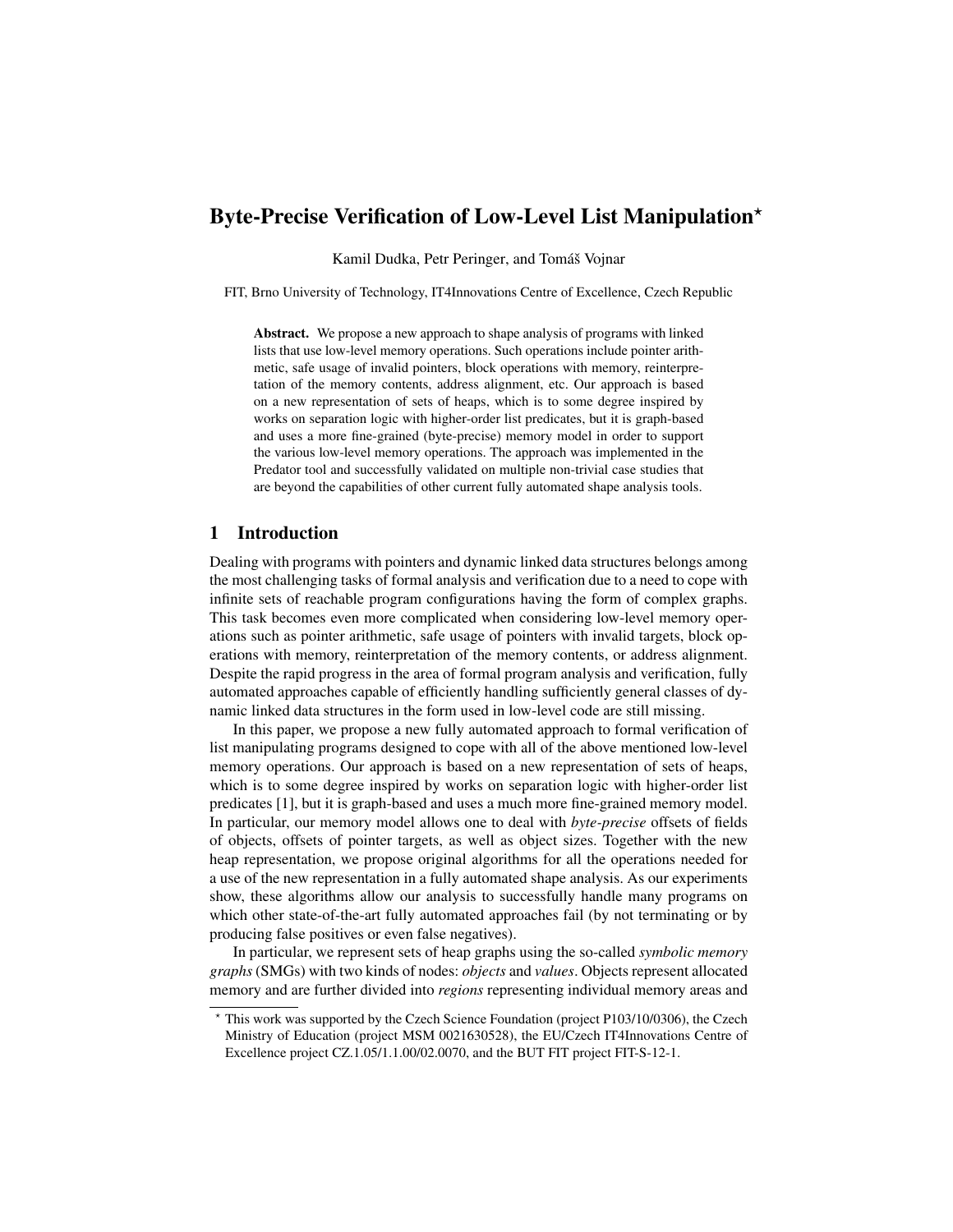*list segments* encoding linked sequences of n or more regions uninterrupted by external pointers (for some  $n \geq 0$ ). Values represent addresses and other data stored inside objects. Objects and values are linked by two kinds of edges: *has-value* edges from objects to values and *points-to* edges from value nodes representing addresses to objects. For efficiency reasons, we represent equal values by a single value node. We explicitly track sizes of objects, byte-precise offsets at which values are stored in them, and we allow pointers to point to objects with an arbitrary offset, i.e., a pointer can point *inside* as well as *outside* an object, not just at its beginning as in many current analyses.

We are capable of handling possibly cyclic, nested (with an arbitrary depth), and/or shared singly- as well as doubly-linked lists (for brevity, below, we concentrate on doubly-linked lists only). Our analysis can fully automatically recognise linking fields of the lists as well as the way they are possibly hierarchically nested. Moreover, the analysis can easily handle lists in the form common in system software (in particular, the Linux kernel), where list nodes are linked through the middle of them, pointer arithmetic is used to get to the beginning of the nodes, pointers iterating through such lists can sometimes safely point to unallocated memory, the forward links are pointers to structures while the backward ones are pointers to pointers to structures, etc.

To reduce the number of SMGs generated for each basic block of the analysed program, we propose a join operator working over SMGs. Our join operator is based on simultaneously traversing two SMGs while trying to merge the encountered pairs of objects and values according to a set of rules carefully tuned through many experiments to balance precision and efficiency (see Section 3.2 for details). Moreover, we use the join operator as the core of our abstraction, which is based on merging neighbouring objects (together with their sub-heaps) into list segments. This approach leads to a rather easy to understand and—according to our experiments—quite efficient abstraction algorithm. In the abstraction algorithm, the join is not applied to two distinct SMGs, but a single one, starting not from pairs of program variables, but the nodes to be merged. Further, we use our join operator as a basis for checking entailment on SMGs too (by observing which kind of pairs of objects and values are merged when joining two SMGs). In order to handle lists whose nodes *optionally* refer to some regions or sub-lists (which can make some program analyses diverge and/or produce false alarms [16]), our join and abstraction support the so-called 0/1 abstract objects.

Since on the low level, the same memory contents can be interpreted in different ways (e.g., via unions or type-casting), we incorporate into our analysis the so-called read, write, and join *reinterpretation*. In particular, we formulate general conditions on the reinterpretation operators that are needed for soundness of our analysis, and then instantiate these operators for the quite frequent case of dealing with blocks of nullified memory. Due to this, we can, e.g., efficiently handle initialization of structures with tens or hundreds of fields commonly allocated and nullified in practice through a single call of calloc, at the same time avoiding false alarms stemming from that some field was not explicitly nullified. Moreover, we provide a support for block operations like memmove or memcpy. Further, we extend the basic notion of SMGs to support pointers having the form of not just a single address, but an interval of addresses. This is needed, e.g., to cope with address alignment or with list nodes that are equal up to their incoming pointers arrive with different offsets (as common, e.g., in memory allocators).

We have implemented the proposed approach in a new version of our tool Predator [7]. Predator automatically proves absence of various memory safety errors, such as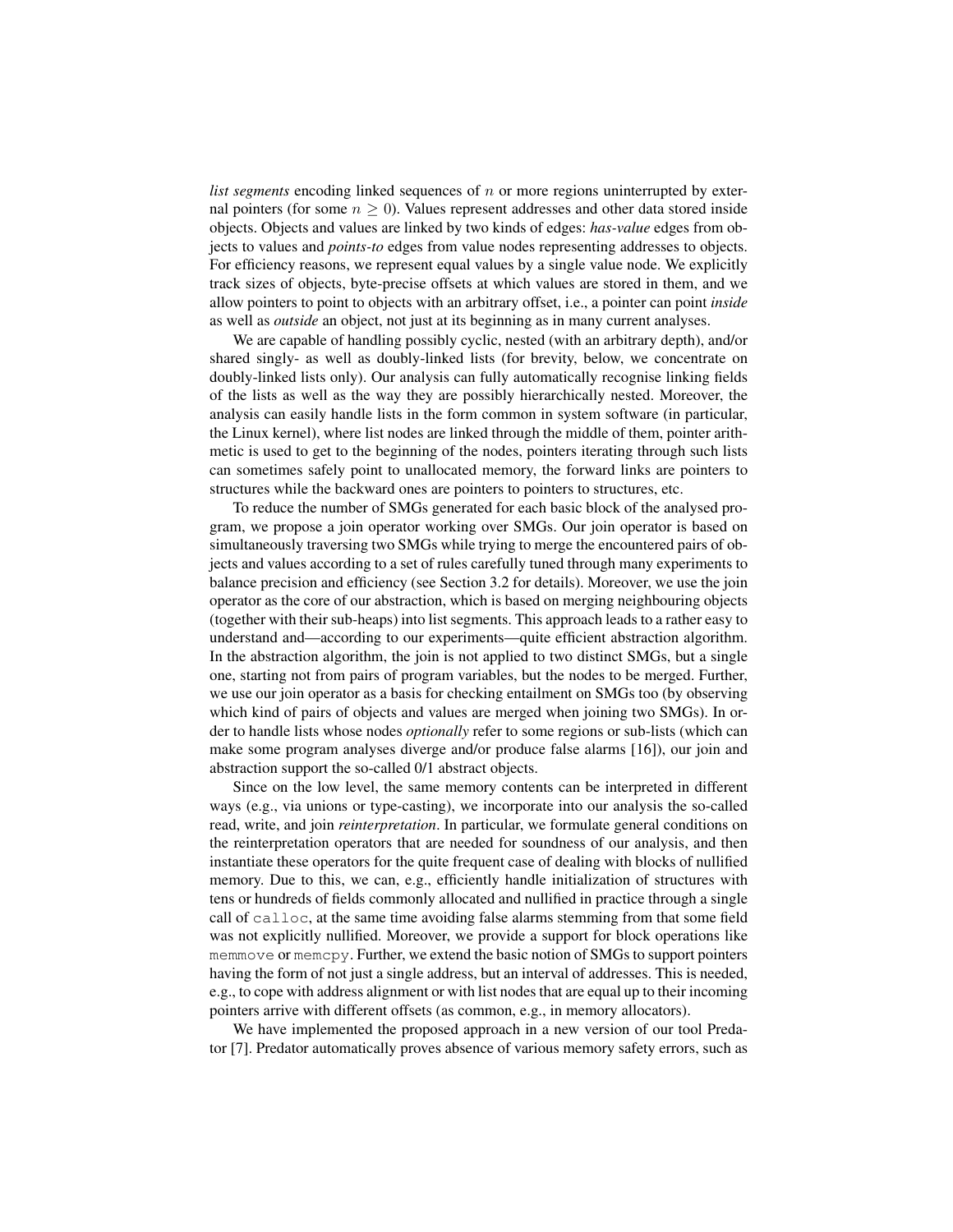invalid dereferences, invalid free operations, or memory leaks. Moreover, Predator can also provide the user with the derived shape invariants. Due to SMGs provide a rather detailed memory model, Predator produces fewer false alarms compared with other tools, and on the other hand, it can discover bugs that may be undetected by other stateof-the-art tools (as illustrated by our experimental results). In particular, Predator can discover out-of-bound dereferences (including stack smashing or buffer overflows) as well as nasty bugs resulting from dealing with overlapping blocks of memory in operations like memcpy. We have successfully validated the new version of Predator on a number of case studies, including various operations on lists commonly used in the Linux kernel as well as code taken directly from selected low-level critical applications (without any changes up to adding a test environment). In particular, we considered the memory allocator from the Netscape portable runtime (NSPR), used, e.g., in Firefox, and the lvm2 logical volume manager. All of the case studies are available within the distribution of Predator. To the best of our knowledge, many of our case studies are out of what other currently existing fully automated shape analysis tools can handle.

Related Work. Many approaches to formal analysis and verification of programs with dynamic linked data structures have been proposed. They differ in their generality, level of automation, as well as the formalism on which they are based. As said already above, our approach is inspired by the fully automated approaches [1, 17] based on separation logic with higher-order list predicates implemented in two well-known tools, namely, Space Invader and SLAyer [2]. Compared with them, however, we use a purely graphbased memory representation. In fact, a graph-based representation was used already in the older version of our tool Predator [7]. However, that representation was a rather straightforward graph-based encoding of separation logic formulae, which is no more the case for the representation proposed in this paper. Our new heap representation is much finer, which on one hand complicates its formalization, but on the other hand, it allows us to treat the different peculiarities of low-level memory manipulation. Moreover, somewhat surprisingly, despite our new heap representation is rather detailed, it still allowed us to propose algorithms for all the needed operations such that they are quite efficient. Indeed, the new version of Predator is much faster than the old one while at the same time producing fewer false positives. Compared with Space Invader and SLAyer, Predator based on the new memory representation and new algorithms is not only faster, but also terminates more often, avoids false positives and, in particular, is able to detect additional classes of program errors that the other tools silently ignore (as illustrated in the section on experiments).

Both Space Invader and SLAyer provide some support for pointer arithmetic, but its systematic description is (to the best of our knowledge) not available, and moreover, the support seems to be rather basic as illustrated by our experimental results. The same is the case with some other fully automated tools for verification of programs with dynamic linked data structures based on other formalisms, such as Forester [9] based on automata. A support for pointer arithmetic in combination with separation logic appears in [5], which is, however, highly specialised for a particular kind of linked lists with variable length entries used in some memory allocators.

As for the memory model, probably the closest to our work is [11], which uses the so-called separating shape graphs. They support tracking of the size of allocated memory areas, pointers with byte-precise offsets wrt. addresses of memory regions, dealing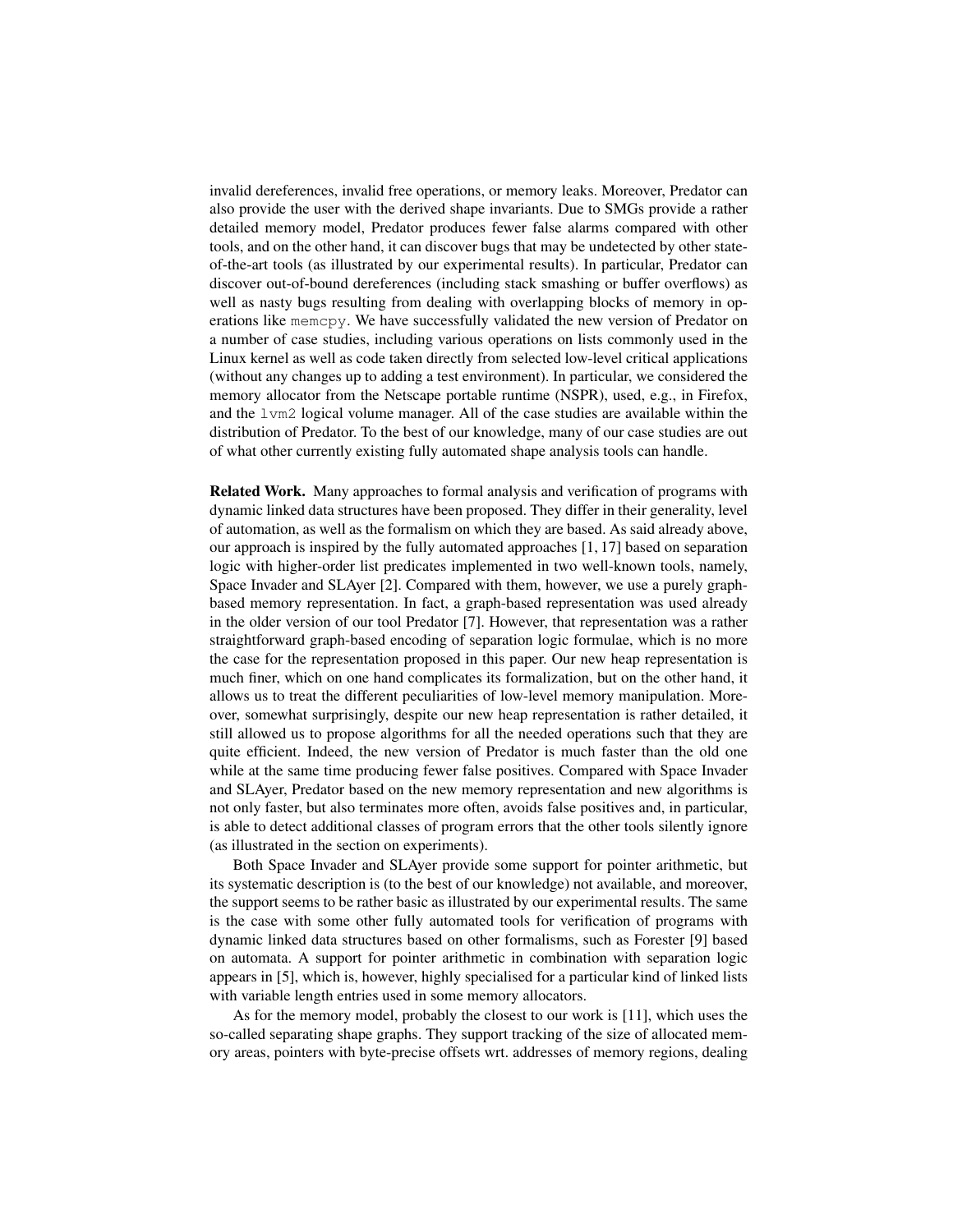with offset ranges, as well as multiple views on the same memory contents. A major difference is that [11] and the older work [6], on which [11] is based, use the so-called summary edges annotated by *user-supplied* data structure invariants to summarize parts of heaps of an unbounded size. This approach is more general in terms of the supported shapes of data structures but less automatic because the burden of describing the shape lies on the user. We use abstract objects (list segments) instead, which are capable of encoding various forms of hierarchically nested lists (very often used in practice) and are carefully designed to allow for *fully automatic* and *efficient* learning of the concrete forms of such lists (the concrete fields used, the way the lists are hierarchically nested, their possible cyclicity, possibly shared nodes, optional nodes, etc.). Also, the level of nesting is not fixed in advance—our list segments are labelled by an integral nesting level, which allows us to represent hierarchically nested data structures as flattened graphs. Finally, although [11] points out a need to reinterpret the memory contents upon reading/writing, the corresponding operations are not formalized there. One of our contributions is thus also a definition of read/write reinterpretation operators in a way that can be used by a fully automatic shape analysis algorithm.

A graph-based abstraction of sets of heap configurations is used in [12] too. On one hand, the representation allows one to deal even with tree-like data structures, but on the other hand, the case of doubly-linked lists is not considered. Further, the representation does not consider the low-level memory features covered by our symbolic memory graphs. Finally, the abstraction and join operations used in [12] are more aggressive and hence less precise than in our case.

The work [10], which is based on an instantiation of the TVLA framework [14], focuses on analysis of Linux-style lists, but their approach relies on an implementationdependent way of accessing list nodes, instead of supporting pointer arithmetics, unions, and type-casts in a generic way. Finally, the work [15] provides a detailed treatment of low-level C features such as alignment, byte-order, padding, type-unsafe casts, etc. in the context of theorem proving based on separation logic. Our reinterpretation operators provide a lightweight treatment of these features designed to be used in the context of a fully automated analysis based on abstraction.

## 2 Symbolic Memory Graphs

We encode sets of program configurations using the socalled *symbolic memory graphs* (SMGs) together with a mapping from global (static) and local (stack) variables to nodes of the SMGs. In particular, SMGs have a form of nodeand edge-labelled directed graphs. Below, we start by



Fig. 1. A cyclic Linux-style DLL (top) and its SMG (bottom), with some SMG attributes left out for readability.

an informal description of SMGs, followed by their formalisation. For an illustration of the notions discussed below, we refer the reader to Fig. 1, which shows how SMGs represent cyclic Linux-style DLLs (with a head node without any data part, other nodes including the head structure as well as custom data, and with the next/prev pointers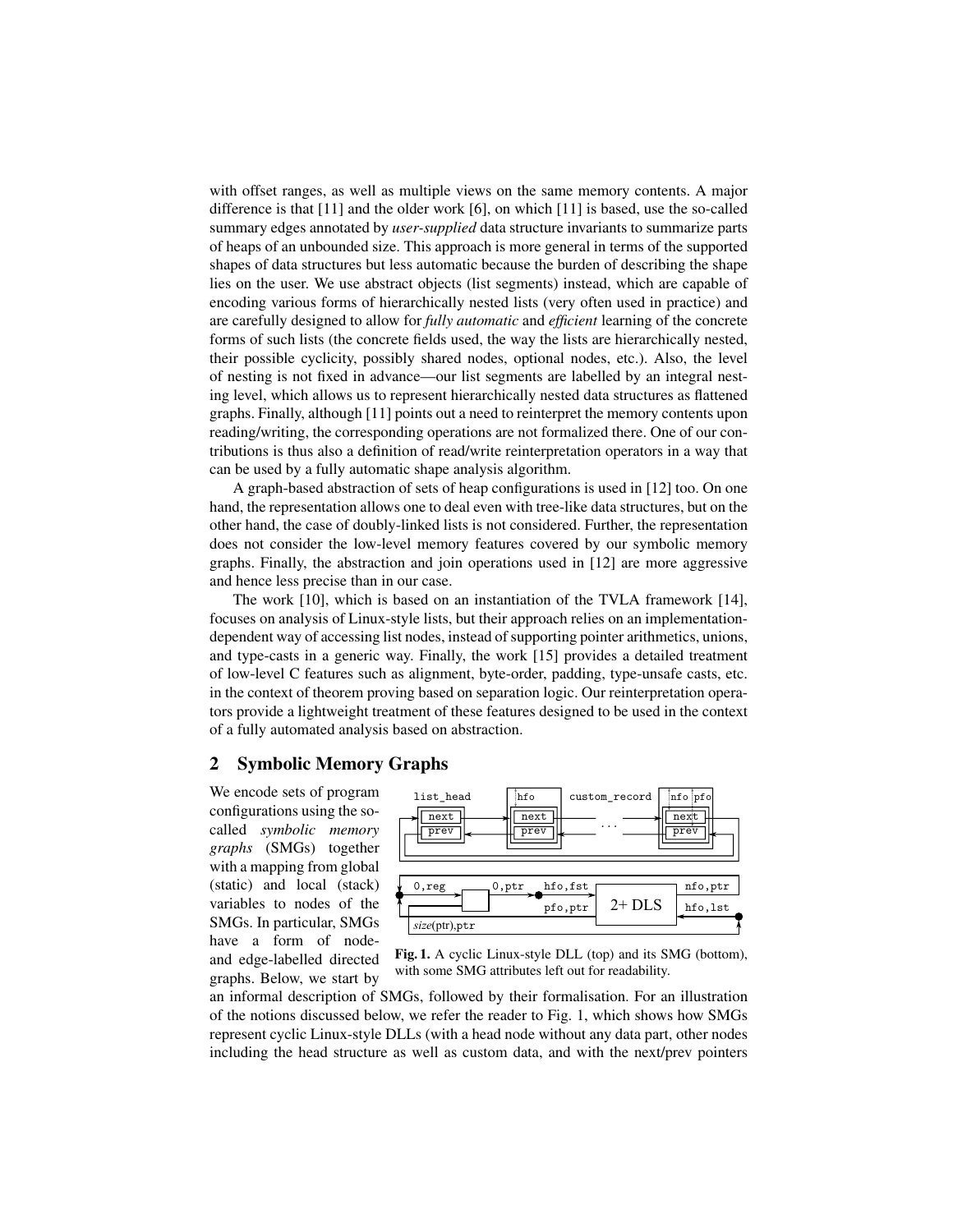pointing *inside* list nodes, not at their beginning). Some more examples illustrating the notion of SMGs, including its use for encoding various low-level Linux-style lists, can be found in [8].

#### 2.1 The Intuition behind SMGs

An SMG consists of two kinds of nodes: *objects* and *values* (in Fig. 1, they are represented by boxes and circles, respectively). Objects are further divided to *regions* and (doubly-linked) *list segments* (DLSs)<sup>1</sup>. A region represents a contiguous area of memory allocated either statically, on the stack, or on the heap. Each consistent SMG contains a special region called the *null object*, denoted  $#$ , which represents the target of NULL. DLSs arise from abstracting sequences of doubly-linked regions that are not interrupted by any external pointer. For example, in the lower part of Fig. 1, the left box is a region corresponding to the list head from the upper part of the figure whereas the right box is a DLS summarizing the sequence of custom record objects from the upper part. Values are then used to represent *addresses* and other *data* stored in objects. All values are abstract in that we only distinguish whether they represent equal or possibly different concrete values. The only exception is the value 0 that is used to represent sequences of zero bytes of any length, which includes the zeros of all numerical types, the address of the null object, as well as nullified blocks of any size. Zero values are supported since they play a rather crucial role in C programs. In the future, a better distinction of values can be easily added.

SMGs have two kinds of *edges*: namely, *has-value edges* leading from objects to values and *points-to edges* leading from addresses to objects (cf. Fig. 1). Intuitively, the edges express that objects have values and addresses point to objects. Has-value edges are labelled by the *offset* and *type* of the *field* in which a particular value is stored within an object. Note that we allow the fields to overlap. This is used to represent different *interpretations* that a program can assign to a given memory area in order not to have to recompute them again and again. Points-to edges are labelled by an *offset* and a *target specifier*. The offset is used to express that the address from which the edge leads may, in fact, point *before, inside, or behind* an object. The target specifier is only meaningful for list segments to distinguish whether a given edge represents the address (or addresses) of the first, last, or each concrete region abstracted by the segment. The last option is used to encode links going to list nodes from the structures nested below them (e.g., in a DLL of DLLs, each node of the top-level list may be pointed from its nested list).

A key advantage of representing values (including addresses) as a separate kind of nodes is that a single value node is then used to represent values which are guaranteed to be equal in all concrete memory configurations encoded by a given SMG. Hence, distinguishing between *equal* values and *possibly different* values reduces to a simple identity check, not requiring a use of any prover. Thanks to identifying fields of objects by offsets (instead of using names of struct/union members), comparing their addresses for equality simplifies to checking identity of the address nodes. For example,  $(x ==$  $&x$  >next) holds iff next is the first member of the structure pointed by x, in which case both x and  $&x$ ->next are guaranteed to be represented by a single address node in SMGs. Finally, the distinction of has-value and points-to edges saves some space

<sup>&</sup>lt;sup>1</sup> Our tool Predator supports *singly-linked list segments* too. Such segments can be viewed as a restriction of DLSs, and we omit them from the description in order to simplify it.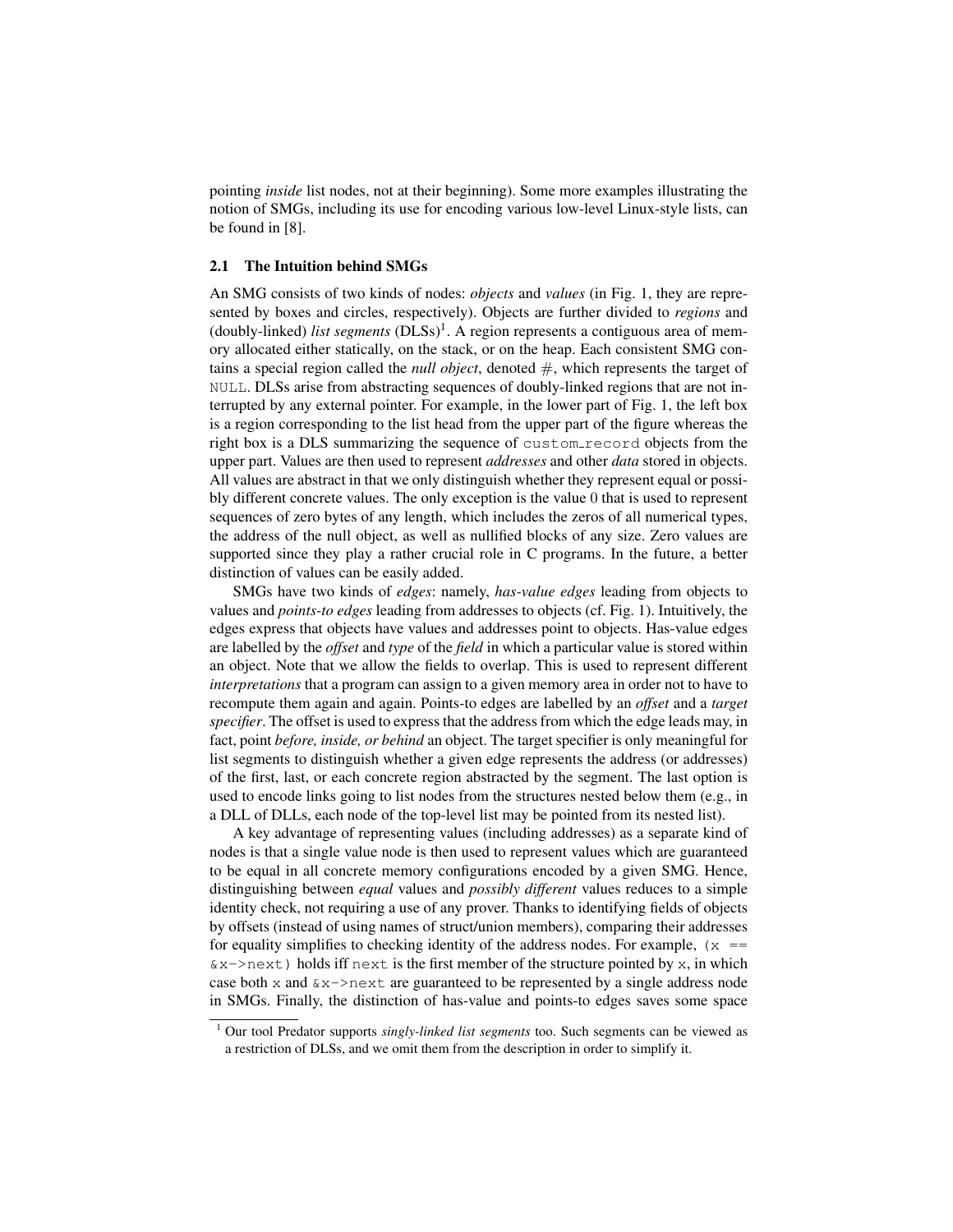since the information present on points-to edges would otherwise have to be copied multiple times for a single target.

Objects and values in SMGs are labelled by several *attributes*. First, each object is labelled by its *kind*, allowing one to distinguish regions and DLSs. Next, each object is labelled by its *size*, i.e., the amount of memory allocated for storing it. For DLSs, the size gives the size of their nodes. All objects and values have the so-called *nesting level* which is an integer specifying at which level of hierarchically nested structures the object or value appears (level 0 being the top level). All objects are further labelled by their *validity* in order to allow for safe pointer arithmetic over freed regions (which are marked invalid, but kept as long as there is some pointer to them).

Next, each DLS is labelled by the *minimum length* of the sequence of regions represented by it.<sup>2</sup> Further, each DLS is associated with the offsets of the *"next"* and *"prev" fields* through which the concrete regions represented by the segment are linked forward and backward. Each DLS is also associated with the so-called *head offset* at which a sub-structure called a *list head* is stored in each list node (cf. Fig. 1). The usage of list heads is common in system software. They are predefined structures, typically containing the next/prev fields used to link list nodes. When a new list is defined, its node structure contains the list head as a nested structure, its nodes are linked by pointers pointing not at their beginning but inside of them (in particular, to the list head), and pointer arithmetic is used to get to the beginning of the actual list nodes.

Global and stack *program variables* are represented by regions like heap objects and can thus be manipulated in a similar way (including their manipulation via pointers, checking for out-of-bounds accesses leading to stack smashing, etc.). Regions corresponding to program variables are tagged by their names and hence distinguishable whenever needed (e.g., when checking for invalid frees of stack/global memory, etc.).

#### 2.2 Symbolic Memory Graphs

Let  $\mathbb B$  be the set of Booleans,  $\mathbb T$  a set of types,  $size(t)$  the size of instances of a type  $t \in \mathbb{T}$ , ptr  $\in \mathbb{T}$  a unique pointer type<sup>3</sup>,  $\mathbb{K} = \{ \text{reg}, \text{dls} \}$  the set of kinds of objects (distinguishing regions and DLSs), and  $\mathbb{S} = \{ \texttt{fst}, \texttt{lst}, \texttt{all}, \texttt{reg} \}$  the set of points-to target specifiers. A *symbolic memory graph* is a tuple  $G = (O, V, A, H, P)$  where:

- O is a finite set of objects including the special null object  $#$ .
- *V* is a finite set of *values* such that  $O ∩ V = ∅$  and  $0 ∈ V$ .
- $\Lambda$  is a tuple of the following labelling functions:
	- The kind of objects *kind* :  $O \rightarrow \mathbb{K}$  where *kind*( $\#$ ) = reg, i.e.,  $\#$  is formally considered a region. We let  $R = \{r \in O \mid kind(r) = \text{reg}\}\$  be the set of regions and  $D = \{d \in O \mid kind(d) = \text{dls}\}\)$  be the set of DLSs of G.
	- The nesting level of objects and values  $level: O \cup V \rightarrow \mathbb{N}$ .
	- The size of objects  $size: O \rightarrow \mathbb{N}$ .
	- The minimum length of DLSs  $len: D \rightarrow \mathbb{N}$ .
	- The validity of objects *valid* :  $O \rightarrow \mathbb{B}$ .
	- The head, next, and prev field offsets of DLSs  $hfo, nfo, pfo : D \rightarrow \mathbb{N}$ .

 $2$  Later, in Section 4, special list segments of length 0 or 1 are mentioned too.

<sup>&</sup>lt;sup>3</sup> We assume *size*(ptr) to be a constant, which implies that separate verification runs are needed for verifying a program for target architectures using different address sizes.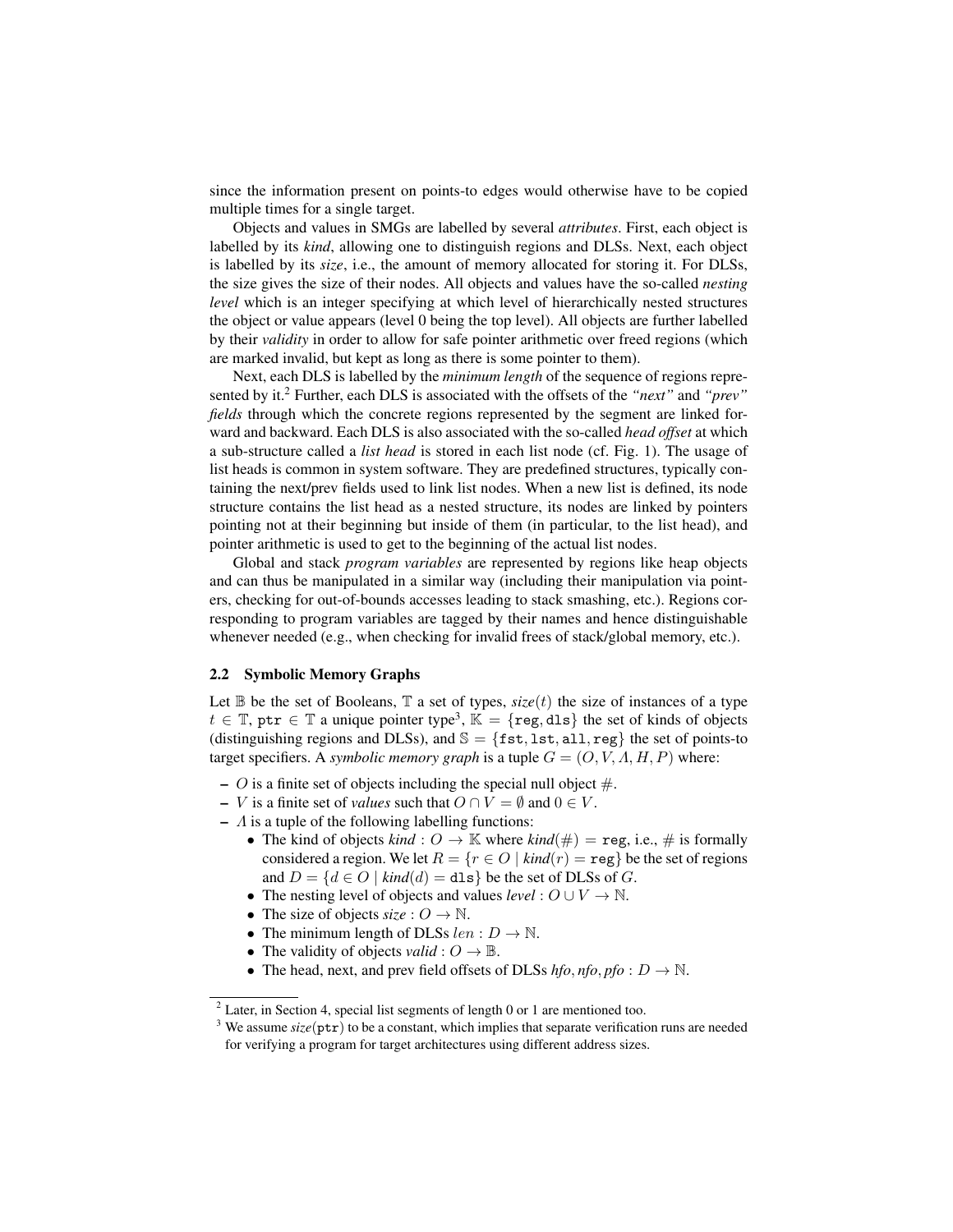- − H is a partial edge function  $O \times \mathbb{N} \times \mathbb{T} \to V$  which defines *has-value edges*  $o \frac{of, t}{\to} v$ where  $o \in O$ ,  $v \in V$ , of  $\in \mathbb{N}$ , and  $t \in \mathbb{T}$ . We call  $(of, t)$  a *field* of the object o that stores the value  $v$  of the type  $t$  at the offset of.
- P is a partial injective edge function  $V \to \mathbb{Z} \times \mathbb{S} \times O$  which defines *points-to edges*  $v \xrightarrow{of,tg} o$  where  $v \in V$ ,  $o \in O$ ,  $of \in \mathbb{Z}$ , and  $tg \in \mathbb{S}$  such that  $tg = \text{reg}$  iff  $o \in R$ . Here, *of* is an offset wrt. the base address of  $o$ .<sup>4</sup> If  $o$  is a DLS, *tg* says whether the edge encodes pointers to the *first*, *last*, or *all* concrete regions represented by o.

We define the first node of a list segment such that the next field of the node points inside the list segment (and the last node such that the prev field of the node points inside the list segment). As already mentioned, the *all* target specifier is used in hierarchically nested list structures where each nested data structure points back to the node of the parent list below which it is nested. Fig. 2 illustrates how the target specifier affects the semantics of points-to

edges (and the corresponding addresses): The DLS  $d$  is concretized to the two regions  $r_1$ and  $r_2$ , and the nested abstract region  $r'$  to the two concrete regions  $r'_1$  and  $r'_2$ . Note that if  $r'$ was not nested, i.e., if it had  $level(r') = 0$ , it would concretise into a single region pointed by both  $r_1$  and  $r_2$ .

Let  $G = (O, V, A, H, P)$  be an SMG with a set of regions R and a set of DLSs D. We denote a DLS  $d \in D$  of minimum length *n*, for which  $len(d) = n$ , as an  $n+$  DLS. We use  $\perp$  to denote cases where H or P is not defined. For any  $v \in V$  for which  $P(v) \neq \perp$ , we denote by  $of(P(v))$ ,  $tg(P(v))$ , and  $o(P(v))$  the particular items of the triple  $P(v)$ . Further, for  $o \in O$ , we



Fig. 2. An SMG and its possible concretisation for the case when the DLS  $d$  represents exactly two regions (only important attributes are shown).

let  $H(o) = \{H(o, of, t) \mid of \in \mathbb{N}, t \in \mathbb{T}, H(o, of, t) \neq \perp\}.$  We let  $A = \{v \in V \mid P(v) \neq \perp\}$  be the set of all *addresses* used in G. Next, a *path* in G. is a sequence (of length one or more) of values and objects such that there is an edge between every two neighbouring nodes of the path. An object or value  $x_2 \in O \cup V$  is *reachable* from an object or value  $x_1 \in O \cup V$  iff there is a path from  $x_1$  to  $x_2$ .

We call G *consistent* iff the following holds:

- *Basic consistency of objects.* The null object is invalid, has size and level 0, and its address is 0, i.e.,  $valid(\#) = false$ ,  $size(\#) = level(\#) = 0$ , and  $0 \frac{0 \text{,} reg}{0}$ , #. All DLSs are valid, i.e.,  $\forall d \in D : valid(d)$ . Invalid regions have no outgoing edges.
- *Field consistency.* Fields do not exceed boundaries of objects, i.e.,  $\forall o \in O \forall of \in \mathbb{N}$  $\forall t \in \mathbb{T} : H(o, of, t) \neq \bot \Rightarrow of + size(t) \leq size(o).$
- $–$  *DLS consistency*. Each DLS  $d \in D$  has a next pointer and a prev pointer, i.e., there are addresses  $a_n, a_p \in A$  s.t.  $H(d, nfo(d), \text{ptr}) = a_n$  and  $H(d, pfo(d), \text{ptr}) = a_p$ (cf. Fig. 2). The next pointer is always stored in memory before the prev pointer, i.e., the next and prev offsets are s.t.  $\forall d \in D : \text{nf} \circ (d) < \text{pf} \circ (d)$ . Points-to edges encoding links to the first and last node of a DLS  $d$  are always pointing to these

<sup>4</sup> Note that the offset can even be negative, which happens, e.g., when traversing a Linux list.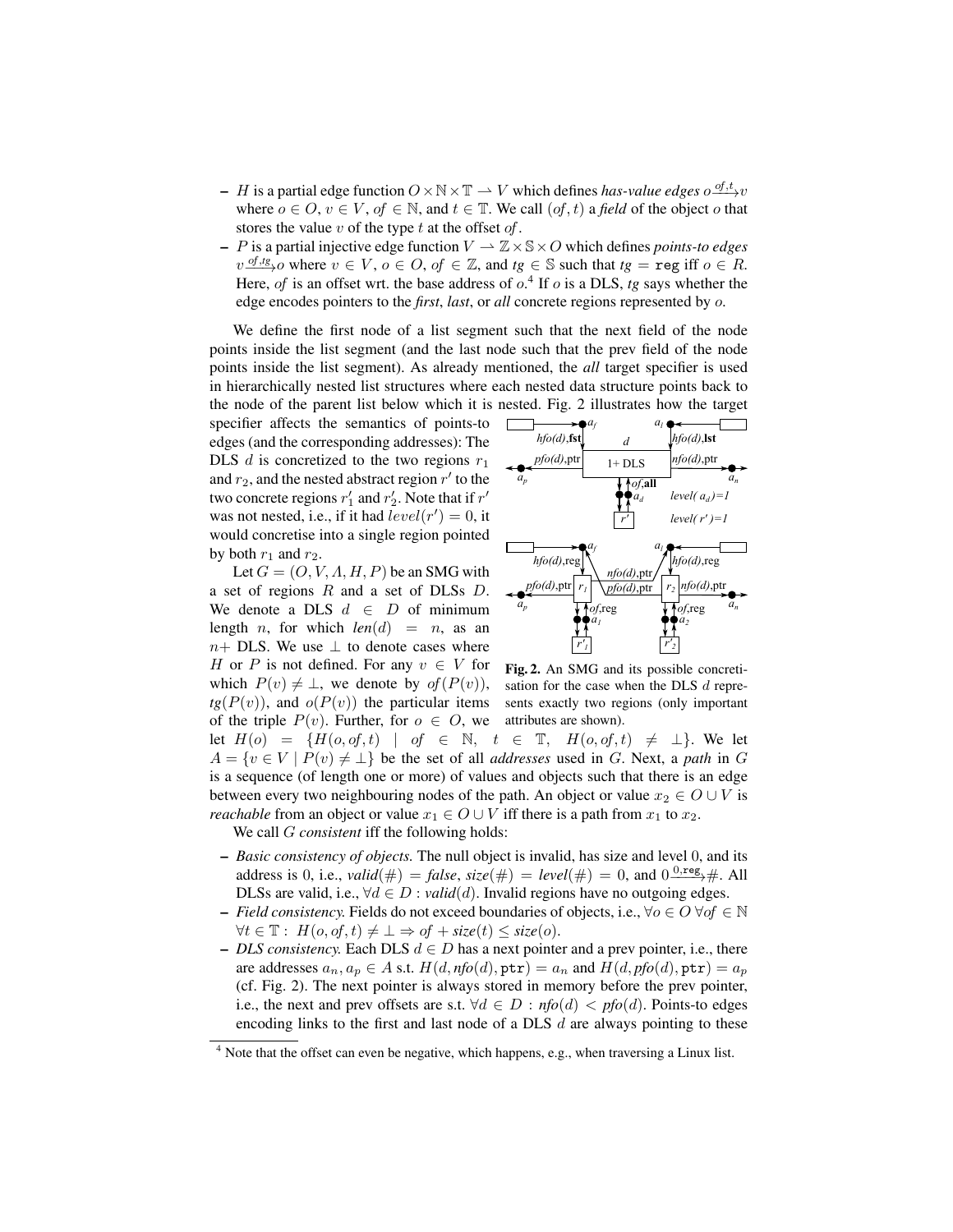nodes with the appropriate head offset, i.e.,  $\forall a \in A : tg(P(a)) \in \{\texttt{fst}, \texttt{lst}\} \Rightarrow$  $of(P(a)) = hfo(d)$  where  $d = o(P(a))$ .<sup>5</sup> Finally, there is no cyclic path containing 0+ DLSs (and their addresses) only in a consistent SMG since its semantics would include an address not referring to any object.

– *Nesting consistency*. Each nested object  $o \in O$  of level  $l = level(o) > 0$  has precisely one *parent DLS*, denoted *parent*( $o$ ), that is of level  $l - 1$  and there is a path from *parent*( $o$ ) to  $o$  whose inner nodes are of level  $l$  and higher only (e.g., in Fig. 2,  $d$  is the parent of  $r'$ ). Addresses with fst, 1st, and reg targets are always of the same level as the object they refer to (as is the case for  $a_f$ ,  $a_l$ ,  $a_1$ ,  $a_2$  in Fig. 2), i.e.,  $\forall a \in A : tg(P(a)) \in \{\text{fst}, \text{lst}, \text{reg}\}\Rightarrow level(a) = level(o(P(a))).$  On the other hand, addresses with the all target go up one level in the nesting hierarchy, i.e.,  $\forall a \in A : tg(P(a)) = \text{all} \Rightarrow level(a) = level(o(P(a))) + 1$  (cf.  $a_d$  in Fig. 2). Finally, edges representing back-pointers to all nodes of a list segment can only lead from objects (transitively) nested below that segment (e.g., in Fig. 2, such an edge leads from region  $r'$  back to the DLS  $d$ , but it cannot lead from any other regions). Formally, for any  $o, o' \in O$ ,  $a \in H(o)$ ,  $o(P(a)) = o'$ , and  $level(o) > level(o')$ ,  $tg(P(a)) =$  all iff  $o' = parent^k(o)$  for some  $k \geq 1$ .

From now on, we assume working with consistent SMGs only. Let *GVar* be a finite set of global variables, *SVar* a countable set of stack variables such that *GVar*∩*SVar* = ∅, and let *Var* = *GVar*  $\cup$  *SVar*. A symbolic program configuration (SPC) is a pair  $C =$  $(G, \nu)$  where G is an SMG with a set of regions R, and  $\nu : Var \rightarrow R$  is a finite injective map such that  $\forall x \in Var : level(\nu(x)) = 0 \land valid(\nu(x))$ . Note that  $\nu$  gives the regions in which values of variables are stored, not directly the values themselves. We call each object o such that  $\nu(x) = o$  for some  $x \in GVar$  a *static object*, and each object o such that  $\nu(x) = o$  for some  $x \in SVar$  a *stack object*. All other objects are called *heap objects*. An SPC is called *garbage-free* iff all its heap objects are reachable from static or stack objects.

We define the *empty SMG* to consist solely of the null object, its address 0, and the points-to edge between them. The *empty SPC* then consists of the empty SMG and the empty variable mapping. An SMG  $G' = (O', V', \Lambda', H', P')$  is a *sub-SMG* of an SMG  $G = (O, V, A, H, P)$  iff  $(1) O' \subseteq O$ ,  $(2) V' \subseteq V$ , and  $(3) H', P'$ , and  $A'$  are restrictions of H, P, and  $\Lambda$  to  $O'$  and  $V'$ , respectively. The sub-SMG of G *rooted at* an object or value  $x \in O \cup V$ , denoted  $G_x$ , is the smallest sub-SMG of G that includes x and all objects and values reachable from x. Given  $F \subseteq \mathbb{N}$ , the F-restricted sub-SMG of G rooted at an object  $o \in O$  is the smallest sub-SMG of G that includes o and all objects and values reachable from o apart from the addresses  $A_F = \{H(o, of, \text{ptr}) \mid of \in F\}$ and nodes that are reachable from  $o$  through  $A_F$  only. Finally, the sub-SMG of  $G$  nested *below*  $d \in D$ , denoted  $G_d$ , is the smallest sub-SMG of G including d and all objects and values of level higher than *level*(d) that are reachable from d via paths that, apart from d, consist exclusively of objects and values of a level higher than *level*(d).

#### 2.3 The Semantics of SMGs

We define the semantics of SMGs in two steps, namely, by first defining it in terms of the so-called memory graphs whose semantics is subsequently defined in terms of concrete

<sup>&</sup>lt;sup>5</sup> The last two requirements are not necessary, but they significantly simplify the below presented algorithms (e.g., the DLS materialisation given in Section 2.3).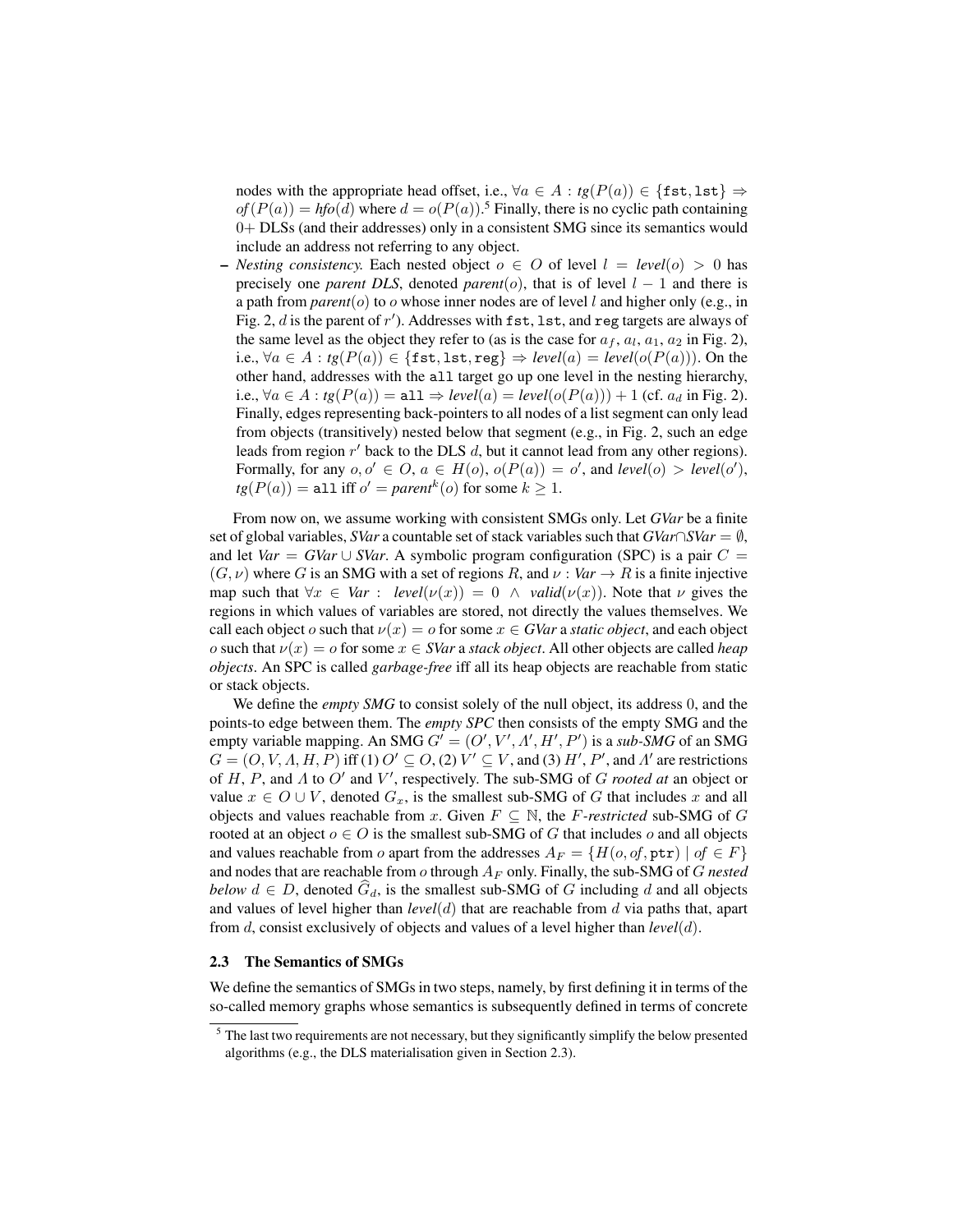memory images. In particular, a *memory graph* (MG) is defined exactly as an SMG up to it is not allowed to contain any list segments. An SMG then represents the class of MGs that can be obtained (up to isomorphism) by applying any number of times the following two transformations: (1) *materialisation* of fresh regions from DLSs (i.e., intuitively, "pulling out" concrete regions from the beginning or end of segments) and (2) *removal* of  $0+$  DLSs (which may have become  $0+$  due to the preceding materialisation).

**Materialisation and Removal of DLSs.** Let  $G = (O, V, A, H, P)$  be an SMG with the sets of regions R, DLSs D, and addresses A. Let  $d \in D$  be a DLS of level 0. Further, let  $a_n, a_p \in A$  be the next and prev addresses of d, i.e.,  $H(d, pfo(d), \text{ptr}) = a_p$  and  $H(d, nfo(d), \texttt{ptr}) = a_n$ . The DLS d can be *materialised* as follows—for an illustration of the operation, see the upper part of Fig. 3:

- 1. G is extended by a fresh copy  $G'_r$  of the sub-SMG  $\hat{G}_d$  nested below d. In  $G'_r$ , d is replaced by a fresh region r such that  $size(r) = size(d)$ ,  $level(r) = 0$ , and *valid*(*r*) = *true*. The nesting level of each object and value in  $G'_r$  (apart from *r*) is decreased by one.
- 2. Let  $a_f \in A$  be the address pointing to the beginning of d, i.e., such that  $P(a_f) =$  $(hfo(d), \text{fst}, d)$ . If  $a_f$  does not exist in G, it is added. Next, A is extended by a fresh address  $a_d$  that will point to the beginning of the remaining part of d after the concretisation (while  $a_f$  will be the address of r). Finally, H and P are changed s.t.  $P(a_f) = (hfo(d), \text{reg}, r), H(r, pfo(d), \text{ptr}) = a_p, H(r, nfo(d), \text{ptr}) = a_d,$  $P(a_d) = (h f o(d), \texttt{fst}, d)$ , and  $H(d, p f o(d), \texttt{ptr}) = a_f$ .
- 3. For any object  $o$  of  $\hat{G}_d$ , let  $o'$  be the corresponding copy of  $o$  in  $G'_r$  (for  $o = d$ , let  $o' = r$ ). For each field  $(of, t) \in (\mathbb{N} \times \mathbb{T})$  of each object  $o$  in  $\hat{G}_d$  whose value is of level 0, i.e.,  $level(H(o, of, t)) = 0$ , the corresponding field of  $o'$  in  $G'_r$  is set to the same value, i.e., the set of edges is extended such that  $H(o', of, t) = H(o, of, t)$ .
- 4. If  $len(d) > 0$ ,  $len(d)$  is decreased by one.

Next, let  $d \in D$  be a DLS as above with the additional requirement of  $len(d) = 0$  with the addresses  $a_n$ ,  $a_p$ ,  $a_f$ , and  $a_l$ defined as in the case of materialisation. The DLS  $d$  can be *removed* as follows—for an illustration, see the lower part of Fig. 3: (1) Each has-value edge  $o \frac{of, t}{f} a_f$  is replaced by the edge  $o \frac{of, t}{a_n}$ . (2) Each hasvalue edge  $o \frac{of, t}{d} a_l$  is replaced by the edge  $o \frac{of, t}{f} a_p$ . (3) The subgraph  $\hat{G}_d$  is removed together with the addresses  $a_f$ ,  $a_l$ , and the edges adjacent with the removed objects and values.



Fig. 3. Materialisation of a DLS: (a) input, (b) output (region  $r$  got materialised from DLS  $d$ ). Removal of a DLS: (c) input, (d) output. Sub-SMGs  $\widehat{G}_d$  and  $G'_r$  are highlighted without their roots.

Given an SMG  $G = (O, V, \Lambda, H, P)$  with a set of DLSs D, we denote by  $MG(G)$ the class of all MGs that can be obtained (up to isomorphism) by materializing each DLS  $d \in D$  at least *len*(*d*) times and by subsequently removing all DLSs.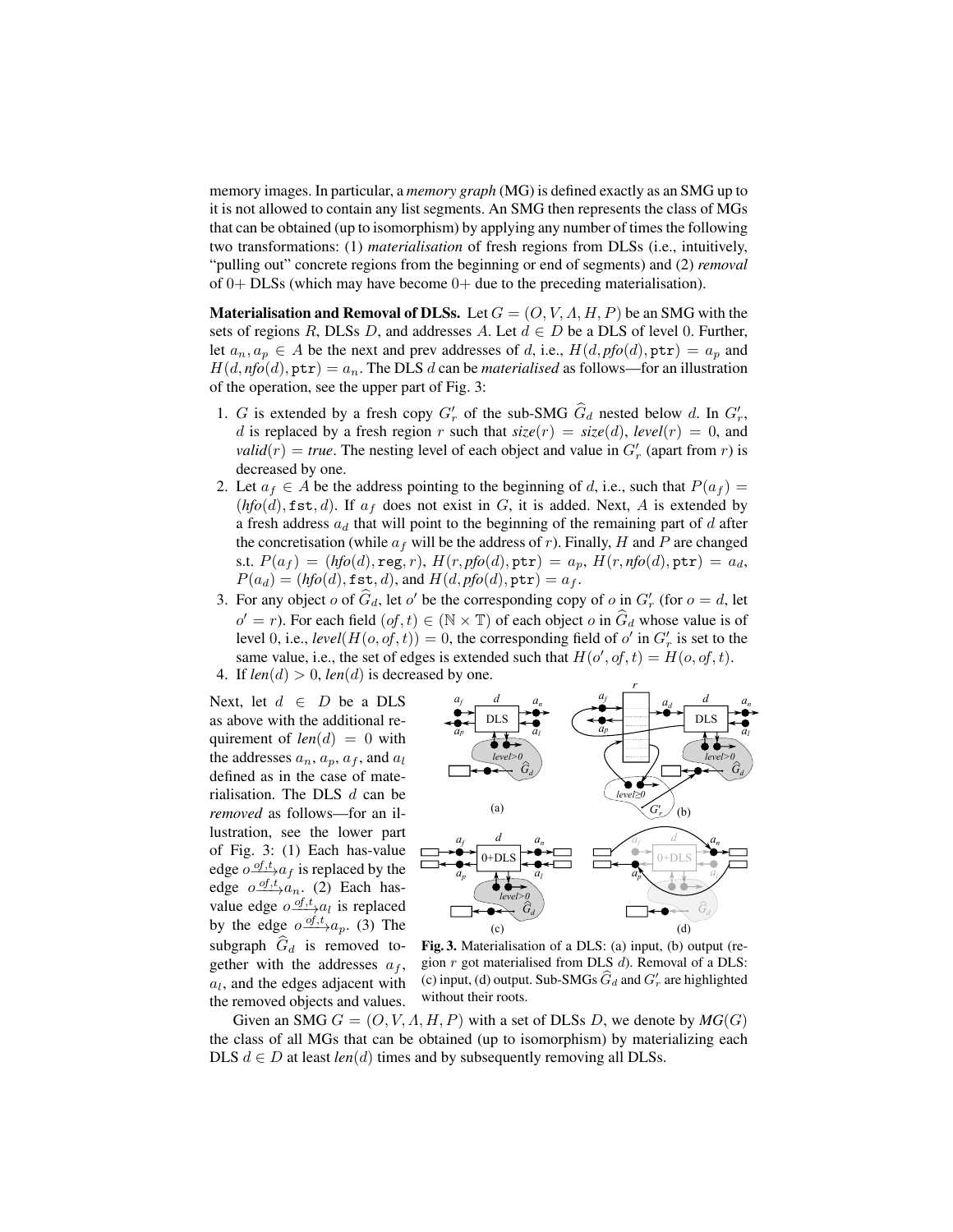**Concrete Memory Images.** The semantics of an MG  $G = (R, V, A, H, P)$  is the set  $MI(G)$  of *memory images*  $\mu : \mathbb{N} \to \{0, \ldots, 255\}$  mapping *concrete addresses* to *bytes* such that there exists a function  $\pi : R \to \mathbb{N}$ , called a *region placement*, for which the following holds:

- 1. Only the null object is placed at address zero, i.e.,  $\forall r \in R : \pi(r) = 0 \Leftrightarrow r = \#$ .
- 2. No two valid regions overlap, i.e.,  $\forall r_1, r_2 \in R$ : *valid*( $r_1$ )  $\land$  *valid*( $r_2$ )  $\Rightarrow$   $\langle \pi(r_1),$  $\pi(r_1) + \text{size}(r_1) \cap \langle \pi(r_2), \pi(r_2) + \text{size}(r_2) \rangle = \emptyset.$
- 3. Pointer fields are filled with the concrete addresses of the regions they refer to. Formally, for each pair of has-value and points-to edges  $r_1 \frac{of_1, \text{ptr}}{of_2, \text{reg}} r_2$  in H and  $P$ , resp.,  $addr(baseq(\mu, \pi(r_1)+of_1, size(\text{ptr})) = \pi(r_2)+of_2$  where  $bseq(\mu, p, size)$ is the sequence of bytes  $\mu(p)\mu(p+1)...\mu(p+size-1)$  for any p, size > 0, and  $\alpha \, d\alpha(r)$  is the concrete address encoded by the byte sequence  $\sigma$ .
- 4. Fields having the same values are filled with the same concrete values (up to nullified blocks that can differ in their length), i.e., for every two has-value edges  $r_1 \frac{\partial f_1, t_1}{\partial y} v$  and  $r_2 \frac{\partial f_2, t_2}{\partial y} v$  in H, where  $v \neq 0$ ,  $bseq(\mu, \pi(r_1) + of_1, size(t_1)) =$  $bseq(\mu, \pi(r_2) + of_2, size(t_2)).$
- 5. Finally, nullified fields are filled with zeros, i.e., for each has-value edge  $r \frac{of, t}{\to} 0$  in H,  $\mu(\pi(r) + \textit{of} + i) = 0$  for all  $0 \leq i < \textit{size}(t)$ .

For an SMG G, we let  $MI(G) = \bigcup_{G' \in MG(G)} MI(G')$ . Note that it may happen that it is not possible to find concrete values satisfying the needed constraints. In such a case, the semantics of an (S)MG is empty. Note also that we restrict ourselves to a flat address space, which is, however, sufficient for most practical cases.

## 3 Operations on SMGs

In this section, we propose algorithms for all the operations on SMGs that are needed for their application in program verification. In particular, we discuss data reinterpretation, join of SMGs (which we use for entailment checking, too), abstraction, inequality checking, and symbolic execution of C programs. Due to limited space, the description is mostly informal. More details can be found in [8].

Below, we denote by  $I(of, t)$  the right-open integer interval  $\langle of, of + size(t) \rangle$ , and for a has-value edge  $e : o \frac{of, t}{\longrightarrow} v$ , we write  $I(e)$  as the abbreviation of  $I(of, t)$ .

#### 3.1 Data Reinterpretation

SMGs allow fields of a single object to overlap and even to have the same offset and size, being distinguishable by their types only. In line with this feature of SMGs, we introduce the so-called *read reinterpretation* that can create multiple views (*interpretations*) of a single memory area without actually changing the semantics. On the other hand, if we write to a field that overlaps with other fields, we need to reflect the change of the memory image in the overlapping fields, for which the so-called *write reinterpretation* is used. These two operations form the basis of all operations reading and writing memory represented by SMGs. Apart from them, we also use *join reinterpretation* which is applied when joining two SMGs to preserve as much information shared by the SMGs as possible even when this information is not explicitly represented in the same way in both the input SMGs.

Defining reinterpretation for all possible data types (and all of their possible values) is hard (cf. [15]) and beyond the scope of this paper. Instead of that, we define minimal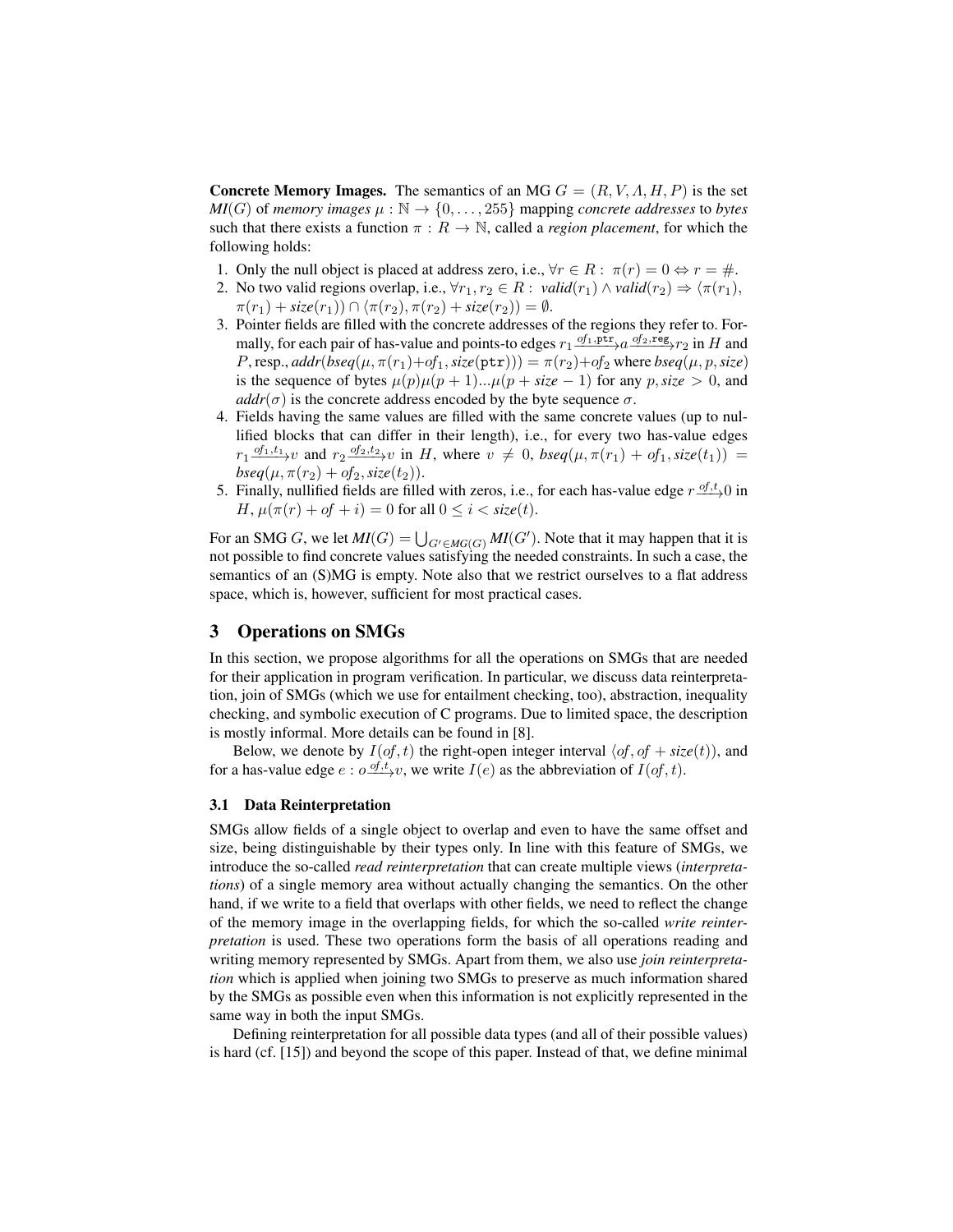requirements that must be met by the reinterpretation operators so that our verification approach is sound. This allows different concrete instantiations of these operators to be used in the future. Currently, we instantiate the operators for the particular case of dealing with nullified blocks of memory, which is essential for handling low-level pointer manipulating programs that commonly use functions like calloc() or memset() to obtain large blocks of nullified memory.<sup>6</sup>

Read Reinterpretation. A read reinterpretation operator takes as input an SMG G with a set of objects O, an object  $o \in O$ , and a field  $(of, t)$  to be read from o such that  $of + size(t) \leq size(o)$ . The result is a couple  $(G', v)$  where  $G'$  is an SMG with a set of has-value edges H' such that (1)  $H'(o, of, t) = v \neq \perp$  and (2)  $MI(G) = MI(G')$ . The operator thus preserves the semantics of the SMG but ensures that it contains a hasvalue edge for the field being read. This edge can lead to a value already present in the SMG but also to a new value derived by the operator from the edges and values existing in the SMG. In the extreme case, a fresh, completely unconstrained value node can be added, representing an unknown value, which can, however, become constrained by the further program execution. In other words, read reinterpretation installs a new view on some part of the object  $o$ , but it cannot modify the semantics of the SMG in any way.

For the particular case of dealing with nullified memory, we use the following concrete read reinterpretation (cf. [8]). If G contains an edge  $o \frac{of, t}{f}v$ ,  $(G, v)$  is returned. Otherwise, if each byte of the field  $(of, t)$  is nullified by some edge  $o \frac{of}{t}$  of present in  $G$ ,  $(G, 0)$  is returned where  $G'$  is obtained from  $G$  by adding the edge  $o \frac{of, t}{\to} 0$ . Otherwise,  $(G, v)$  is returned with G' obtained from G by adding an edge  $o \frac{of, t}{v}$  leading to a fresh value  $v$  (representing an unknown value). It is easy to see that with the current support of types and values in SMGs, this is the most precise read reinterpretation that is possible from the point of view of reading nullified memory.

Write Reinterpretation. The write reinterpretation operator takes as input an SMG G with a set of objects O, an object  $o \in O$ , a field  $(of, t)$  within o, i.e., such that of +  $size(t) \leq size(o)$ , and a value v that is to be written into the field  $(cf, t)$  of the object o. The result is an SMG G' with a set of has-value edges H' such that (1)  $H'(o, of, t) = v$ and (2)  $MI(G) \subseteq MI(G'')$  where G'' is the SMG G' without the edge  $e : o \frac{of, t}{\rightarrow} v$ . In other words, the operator makes sure that the resulting SMG contains the edge  $e$  that was to be written while the semantics of  $G'$  without e over-approximates the semantics of G. Indeed, one cannot require equality here since the new edge may collide with some other edges, which may have to be dropped in the worst case.

For the case of dealing with nullified memory, we propose the following write reinterpretation (cf. [8], which include an illustration too). If G contains the edge  $e : o \frac{of, t}{v}v$ ,  $G$  is returned. Otherwise, all has-value edges leading from  $o$  to a non-zero value whose fields overlap with  $(\sigma f, t)$  are removed. Subsequently, if  $v = 0$ , the edge e is added, and the obtained SMG is returned. Otherwise, all remaining has-value edges leading from  $o$  to 0 that define fields overlapping with  $(of, t)$  are split and/or shortened such that they do not overlap with  $(of, t)$ , the edge e is added, and the resulting SMG is returned. Again, it is easy to see that this operator is the most precise write reinterpretation from the point of view of preserving information about nullified memory that is possible with the current support of types and values in SMGs.

<sup>6</sup> Apart from the nullified blocks, our implementation also supports tracking of uninitialized blocks of memory and certain manipulations of null-terminated strings.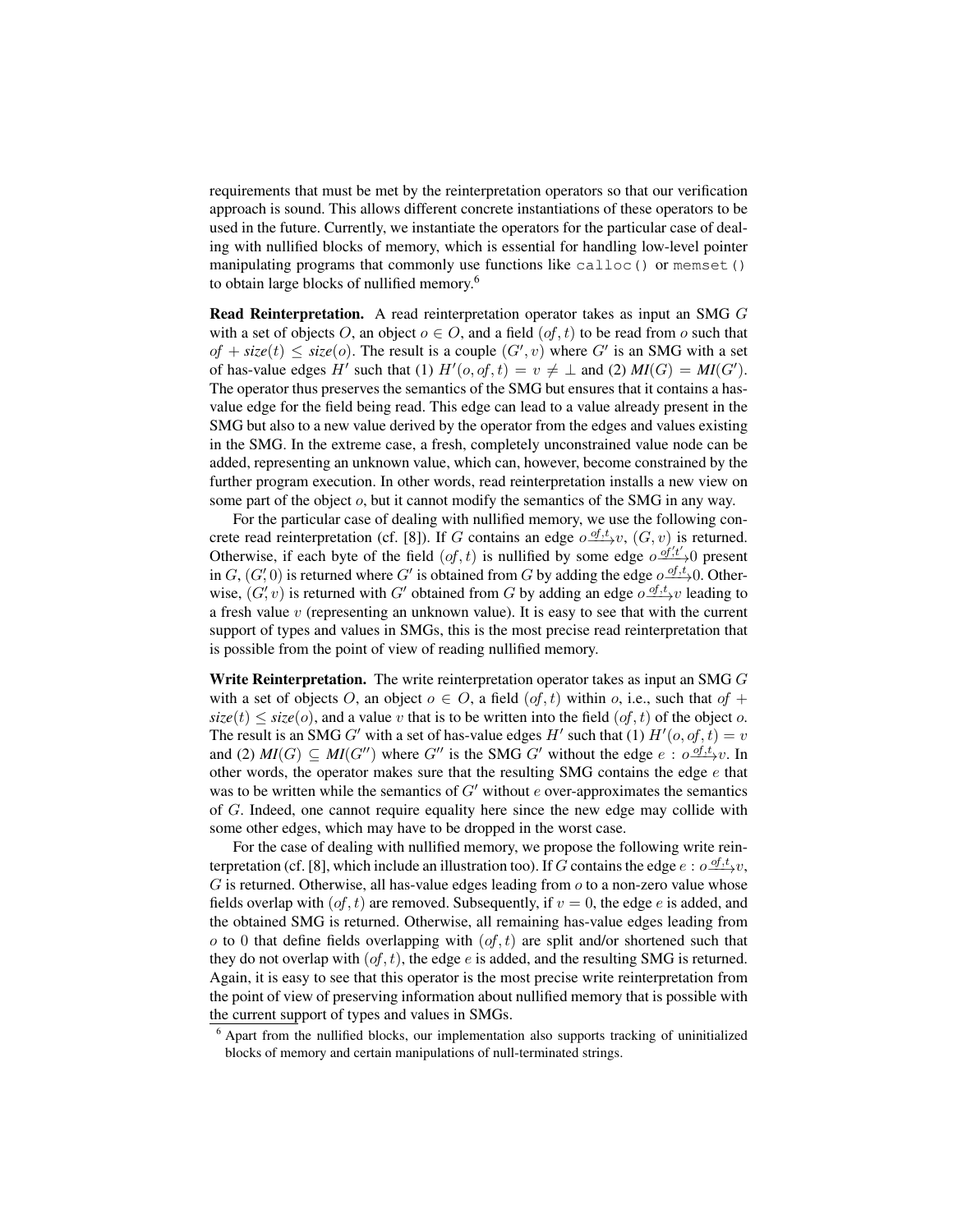#### 3.2 Join of SMGs

Join of SMGs is a binary operation that takes two SMGs  $G_1, G_2$  and returns an SMG G that is their common generalisation, i.e.,  $MI(G_1) \subseteq MI(G) \supseteq MI(G_2)$ , and that satisfies the following further requirements intended to minimize the involved information loss: If both input SMGs are semantically equal, i.e.,  $MI(G_1) = MI(G_2)$ , denoted  $G_1 \simeq G_2$ , we require the resulting SMG to be semantically equal to both the input ones, i.e.,  $MI(G_1) = MI(G) = MI(G_2)$ . If  $MI(G_1) \supset MI(G_2)$ , denoted  $G_1 \supset G_2$ , we require that  $MI(G) = MI(G_1)$ . Symmetrically, if  $MI(G_1) \subset MI(G_2)$ , denoted  $G_1 \subset G_2$ , we require that  $MI(G) = MI(G_2)$ . Finally, if the input SMGs are semantically incomparable, i.e.,  $MI(G_1) \not\supseteq MI(G_2) \wedge MI(G_1) \not\subseteq MI(G_2)$ , denoted  $G_1 \bowtie G_2$ , no further requirements are put on the result of the join (besides the inclusion stated above, which is required for the soundness of our analysis). In order to distinguish which of these cases happens when joining two SMGs, we tag the result of our join operator by the so-called *join status* with the domain  $\mathbb{J} = \{\simeq, \square, \square, \bowtie\}$  referring to the corresponding relations above. Moreover, we allow the join operation to fail if the incurred information loss becomes too big. Below, we give an informal description of our join operator, for a full description see [8].

The basic idea of our join algorithm is the following. The algorithm simultaneously traverses a given pair of source SMGs and tries to join each pair of nodes (i.e., objects or values) encountered at the same time into a single node in the destination SMG. A single node of one SMG is not allowed to be joined with multiple nodes of the other SMG. This preserves the distinction between different objects as well as between at least possibly different values.

The rules according to which it is decided whether a pair of objects simultaneously encountered in the input SMGs can be joined are the following. First, they must have the same size, validity, and in case of DLSs, the same head, prev, and next offsets. It is possible to join DLSs of different lengths as well as DLSs with regions (approximated as 1+ DLSs). The result is a DLS whose length is the minimum of the lengths of the joined DLSs (hence, e.g., joining a region with a 2+ DLS gives a 1+ DLS). The levels of the joined objects must also be the same up to the following case. When joining a sub-SMG nested below a DLS with a corresponding sub-SMG rooted at a region (restricted by ignoring the next and prev links), objects corresponding to each other appear on different levels: E.g., objects nested right below a DLS of level 0 are on level 1, whereas the corresponding objects directly referenced by a region of level 0 are on level 0 (since for regions, nested and shared sub-SMGs are not distinguished). This difference can, of course, increase when descending deeper in a hierarchically nested data structure as it is essentially given by the different numbers of DLSs passed on the different sides of the join. This difference is tracked by the join algorithm, and only the objects whose levels differ in the appropriate way are allowed to be joined.

When two objects are being joined, a *join reinterpretation* operator is used to ensure that they share the same set of fields and hence have the same number and labels of outgoing edges (which is always possible albeit sometimes for the price of introducing has-value edges leading to unknown values). A formalization of join reinterpretation is available in [8], including a concrete join reinterpretation operator designed to preserve maximum information on nullified blocks in both of the objects being joined. The join reinterpretation allows the fields of the joined objects to be processed in pairs of the same size and type. As for joining values, we do not allow joining addresses with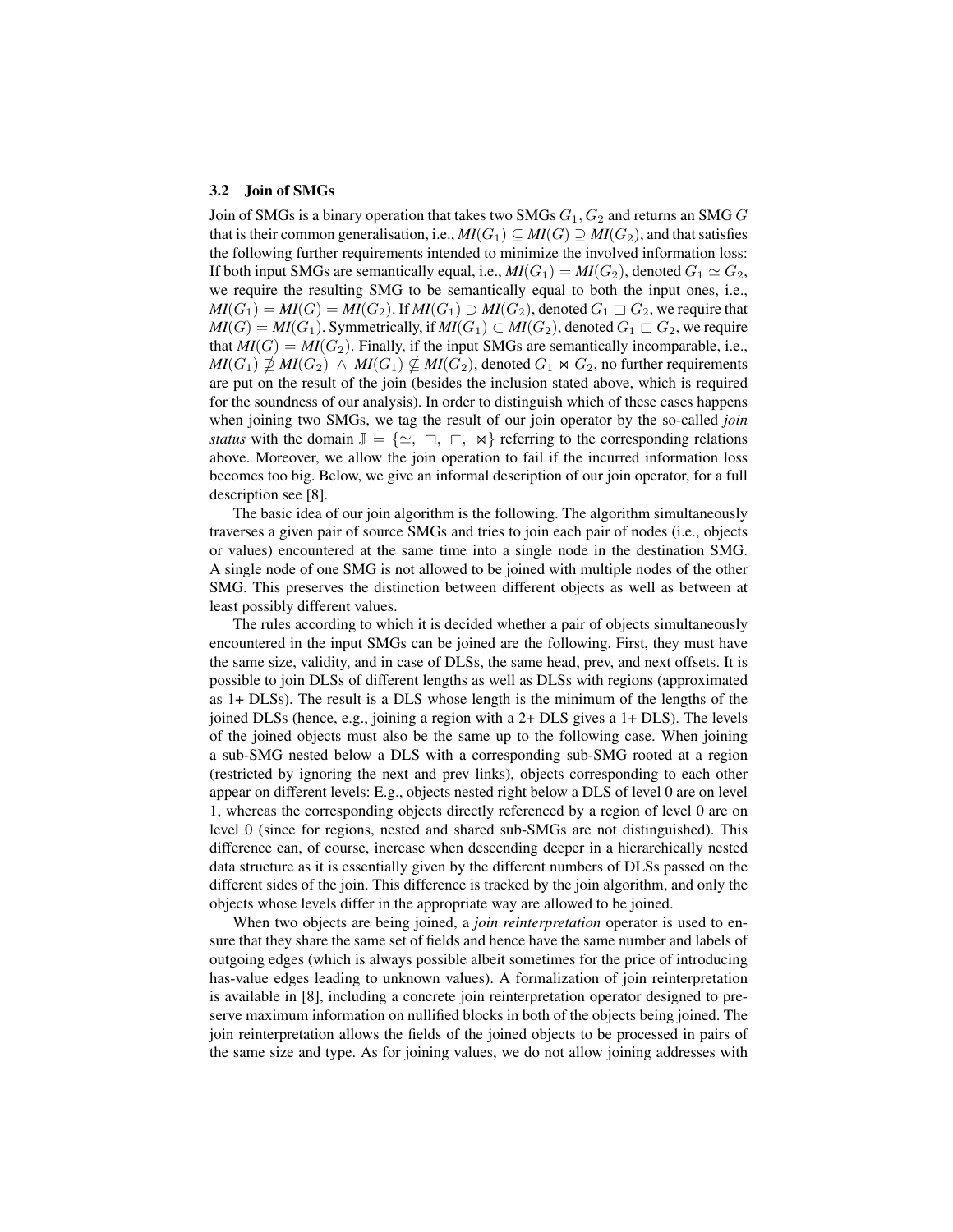unknown values.<sup>7</sup> Moreover, the zero value cannot be joined with a non-zero value. Further, addresses can be joined only if the points-to edges leading from them are labelled by the same offset, and when they lead to DLSs, they must have the same target specifier. On the other hand, apart from the already above expressed requirement of not joining a single value in one SMG with several values in the other SMG, no further requirements are put on joining non-address values, which is possible since we currently track their equalities only.

To increase chances for successfully joining two SMGs, the basic algorithm from above is extended as follows. When a pair of objects cannot be joined and at least one of them is a DLS (call it  $d$  and the other object  $o$ ), the algorithm proceeds as though  $o$ was preceded by a  $0+$  DLS  $d'$  that is up to its length isomorphic with  $d$  (including the not yet visited part of the appropriate sub-SMG nested below  $d$ ). Said differently, the algorithm virtually inserts  $d'$  before  $o$ , joins  $d$  and  $d'$  into a single 0+ DLS, and then continues by trying to join  $\sigma$  and the successor of d. This extension is possible since the semantics of a 0+ DLS includes the empty list, which can be safely assumed to appear anywhere, compensating a missing object in one of the SMGs.

Note, however, that the virtual insertion of a 0+ DLS implies a need to relax some of the requirements from above. For instance, one needs to allow a join of two different addresses from one SMG with one address in the other (the prev and next addresses of d get both joined with the address preceding  $o$ ). Moreover, the possibility to insert 0+ DLSs introduces some non-determinism into the algorithm since when attempting to join a pair of incompatible DLSs, a 0+ DLS can be inserted into either of the two input DLSs, and we choose one of them. The choice may be wrong, but for performance reasons, we never backtrack. Moreover, we use the 0+ DLS insertion only when a join of two objects fails locally (i.e., without looking at their successors). When a pair of objects can be locally joined, but then the join fails on their successors, one could consider backtracking and trying to insert a 0+ DLS, which we again do not do for performance reasons (and we did not see a need for that in our cases studies so far).

The described join algorithm is used in two scenarios: (1) When joining garbagefree SPCs to reduce the number of SPCs obtained from different paths through the program, in which case the traversal starts from pairs of identical program variables. (2) As a part of the abstraction algorithm for merging a pair of neighbouring objects (together with the non-shared parts of the sub-SMGs rooted at them) of a doubly-linked list into a single DLS, in which case the algorithm is started from the neighbouring objects to be merged. In the join algorithm, the join status is computed on-the-fly. Initially, the status is set to  $\simeq$ . Next, whenever performing a step that implies a particular relation between  $G_1$  and  $G_2$  (e.g., joining a 0+ DLS from  $G_1$  with a 1+ DLS from  $G_2$  implies that  $G_1 \supset G_2$ , assuming that the remaining parts of  $G_1$  and  $G_2$  are semantically equal), we appropriately update the join status.

#### 3.3 Abstraction

Our abstraction is based on *merging uninterrupted sequences* of neighbouring objects, together with the {*nfo*, *pfo*}-restricted sub-SMGs rooted at them, into a single DLS. This is done by repeatedly applying a slight extension of the join algorithm on the

<sup>7</sup> Allowing a join of an address and an unknown value could lead to a need to drop a part of the allocated heap in one of the SMGs (in case it was not accessible through some other address too), which we consider to be a too big loss of information.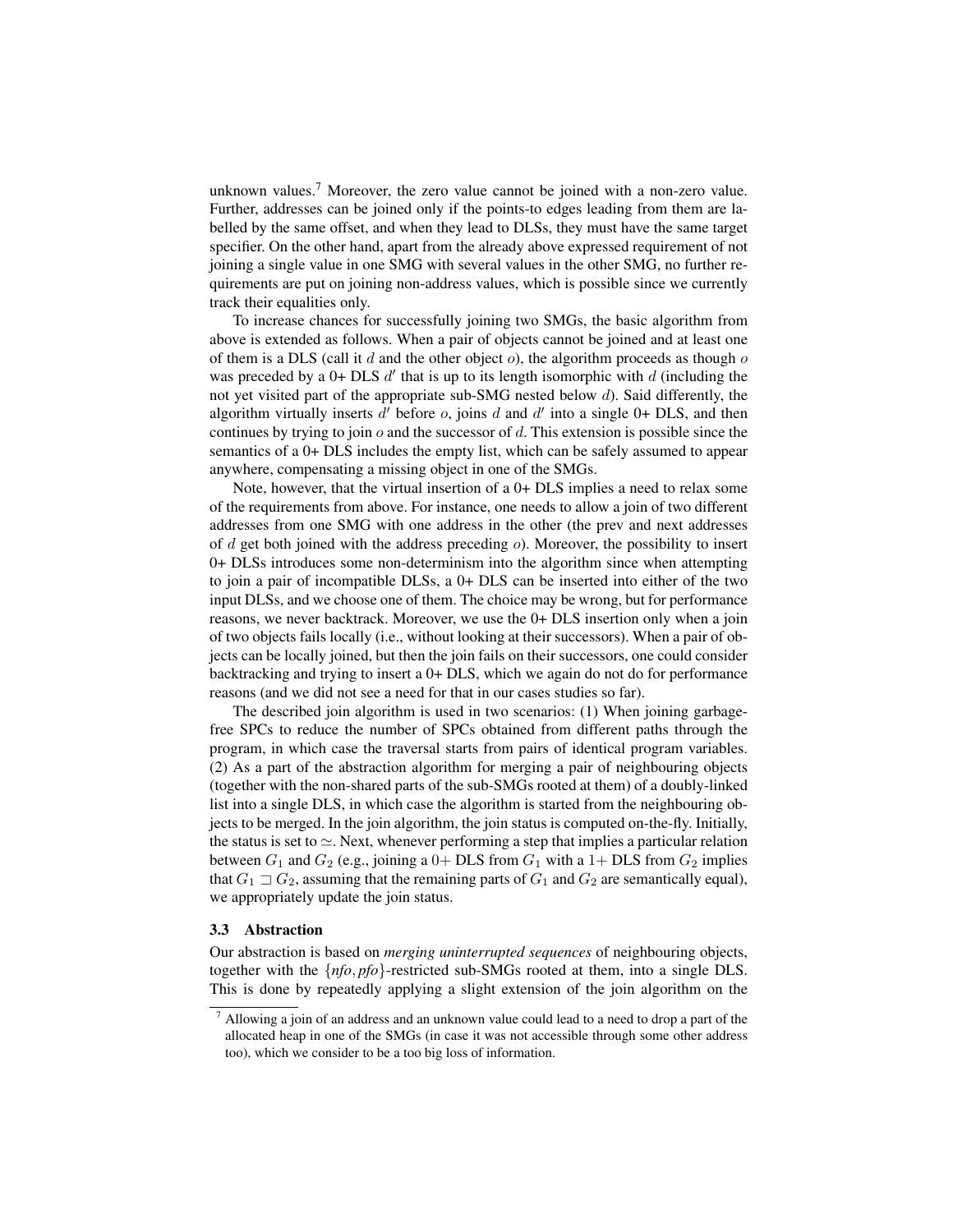{*nfo*, *pfo*}-restricted sub-SMGs rooted at the neighbouring objects. The sequences to be merged are identified by the so-called *candidate DLS entries* that consist of an object  $o_c$ and next, prev, and head offsets such that  $o<sub>c</sub>$  has a neighbouring object with which it can be merged into a DLS linked through the given offsets. The abstraction is driven by the *cost* to be paid in terms of the loss of precision caused by merging certain objects and the sub-SMGs rooted at them (in particular, we distinguish joining of equal, entailed, or incomparable sub-SMGs). The higher the loss of precision is, the longer sequence of mergeable objects is required to enable a merge of the sequence.

In the extended join algorithm used in the abstraction (cf. [8]), the two simultaneous searches are started from two neighbouring objects  $o_1$  and  $o_2$  of the same SMG G that are the roots of the  $\{$ *nfo<sub>c</sub>*, *pfo<sub>c</sub>* $\}$ -restricted sub-SMGs  $G_1$ ,  $G_2$  to be merged. The extended join algorithm constructs the sub-SMG  $G_{1,2}$  that is to be nested below the DLS resulting from the join of  $o_1$  and  $o_2$ . The extended join algorithm also returns the sets  $O_1$ ,  $V_1$  and  $O_2$ ,  $V_2$  of the objects and values of  $G_1$  and  $G_2$ , respectively, whose join gives rise to  $G_{1,2}$ . Unlike when joining two distinct SMGs, the two simultaneous searches can get to a single node at the same time. Clearly, such a node is shared by  $G_1$ and  $G_2$ , and it is therefore *not* included into the sub-SMG  $G_{1,2}$  to be nested below the join of  $o_1$  and  $o_2$ .

Below, we explain in more detail the particular steps of the abstraction. For the explanation, we fix an SPC  $C = (G, \nu)$  where  $G = (O, V, A, H, P)$  is an SMG with the sets of regions  $R$ , DLSs  $D$ , and addresses  $A$ .

**Candidate DLS Entries.** A quadruple  $(o_c, hfo_c, nfo_c, pfo_c)$  where  $o_c \in O$  and  $hfo_c$ ,  $n f o<sub>c</sub>, p f o<sub>c</sub> \in \mathbb{N}$  such that  $n f o<sub>c</sub> < p f o<sub>c</sub>$  is considered a *candidate DLS entry* iff the following holds: (1)  $o_c$  is a valid heap object. (2)  $o_c$  has a neighbouring object  $o \in O$  with which it is doubly-linked through the chosen offsets, i.e., there are  $a_1, a_2 \in A$  such that  $H(o_c, \eta bo_c, \texttt{ptr}) = a_1, P(a_1) = (\eta bo_c, tg_1, o) \text{ for } tg_1 \in \{\texttt{fst}, \texttt{reg}\}, H(o, \texttt{pfo}_c, \texttt{ptr}) =$  $a_2$ , and  $P(a_2) = (h f o_c, t g_2, o_c)$  for  $t g_2 \in \{\texttt{lst}, \texttt{reg}\}.$ 

Longest Mergeable Sequences. The *longest mergeable sequence* of objects given by a candidate DLS entry  $(o_c, hfo_c, nfo_c, pfo_c)$  is the longest sequence of distinct valid heap objects whose first object is  $o_c$ , all objects in the sequence are of level 0, all DLSs that appear in the sequence have *hfo*c, *nfo*c, *pfo*<sup>c</sup> as their head, next, prev offsets, and the following holds for any two neighbouring objects  $o_1$  and  $o_2$  in the sequence (for a formal description, cf. [8]): (1) The objects  $o_1$  and  $o_2$  are doubly linked through their *nfo<sub>c</sub>* and *pfo<sub>c</sub>* fields. (2) The objects  $o_1$  and  $o_2$  are a part of a sequence of objects that is not pointed from outside of the detected list structure. (3) The  $\{nfo_c, pfo_c\}$ -restricted sub-SMGs  $G_1$  and  $G_2$  of G rooted at  $o_1$  and  $o_2$  can be joined using the extended join algorithm into the sub-SMG  $G_{1,2}$  to be nested below the join of  $o_1$  and  $o_2$ . Let  $O_1$ ,  $V_1$  and  $O_2$ ,  $V_2$  be the sets of non-shared objects and values of  $G_1$  and  $G_2$ , respectively, whose join gives rise to  $G_{1,2}$ . (4) The non-shared objects and values of  $G_1$  and  $G_2$  (other than  $o_1$  and  $o_2$  themselves) are reachable via  $o_1$  or  $o_2$ , respectively, only. Moreover, the sets  $O_1$  and  $O_2$  contain heap objects only.

Merging Sequences of Objects into DLSs. Sequences of objects are merged into a single DLS *incrementally*, i.e., starting with the first two objects of the sequence, then merging the resulting new DLS with the third object in the sequence, and so on. Each of the *elementary merge operations* is performed as follows (see Fig. 4 for an illustration).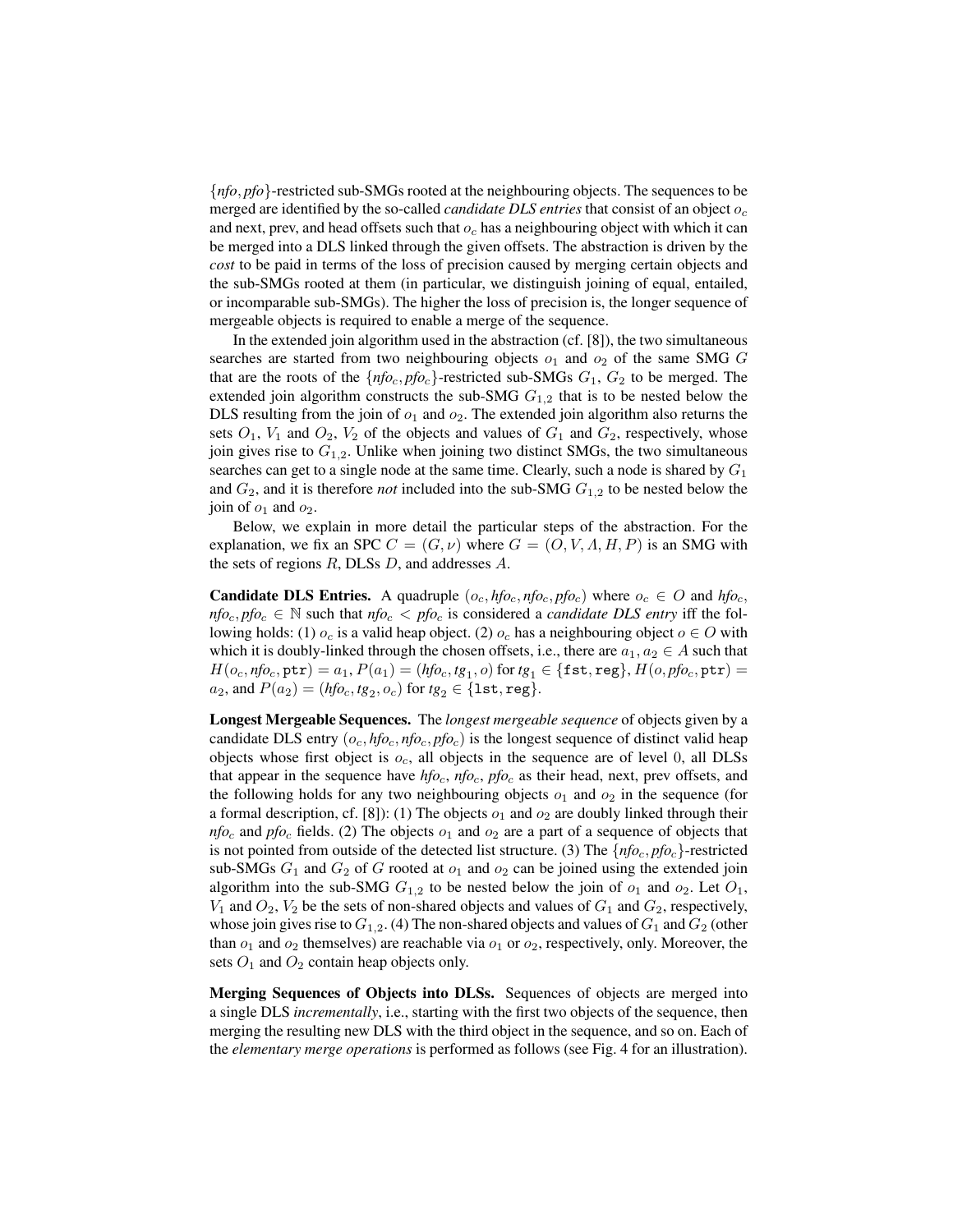Assume that  $G$  is the SMG of the current SPC (i.e., the initial SPC or the SPC obtained from the last merge) with the set of points-to edges  $P$  and the set of addresses  $A$ ,  $o<sub>1</sub>$  is either the first object in the sequence or the DLS ob-



Fig. 4. The elementary merge operation: (a) input (b) output

tained from the previous elementary merge,  $o_2$  is the next object of the sequence to be processed, and *hfo*c, *nfo*c, *pfo*<sup>c</sup> are the offsets from the candidate DLS entry defining the sequence to be merged. First, we merge  $o_1$  and  $o_2$  into a DLS d using  $h f o_c$ ,  $n f o_c$ , and  $p f o_c$ as its defining offsets (cf. [8]). The sub-SMG nested below d is created using the above mentioned extended join algorithm. Next, the DLS-linking pointers arriving to  $o_1$  and  $o_2$  are redirected to d. In particular, if there is  $a_f \in A$  such that  $P(a_f) = (o_1, hfo_c, tg)$ for some  $tg \in \{\texttt{fst}, \texttt{reg}\},\$  then P is changed such that  $P(a_f) = (d, hfo_c, \texttt{fst})$ . Similarly, if there is  $a_l \in A$  such that  $P(a_l) = (o_2, hfo_c, tg)$  for some  $tg \in \{\text{lst}, \text{reg}\}\$ , then P is changed such that  $P(a_l) = (d, hfo_c, 1st)$ . Finally, each heap object and each value (apart from the null address and null object) that are not reachable from any static or stack object of the obtained SPC are removed from its SMG together with all the edges adjacent to them.

**The Top-level Abstraction Algorithm.** Assume we are given an SMG  $G$ , and a candidate DLS entry  $(o_c, hfo_c, pfo_c, pfo_c)$  defining the longest mergeable sequence of objects  $\sigma = o_1 o_2 \dots o_n$  in G of length  $|\sigma| = n \geq 2$ . We define the *cost* of merging a pair of objects  $o_1, o_2$ , denoted  $cost(o_1, o_2)$ , as follows. First,  $cost(o_1, o_2) = 0$  iff the  ${nfo_c, pfo_c}$ -restricted sub-SMGs  $G_1$  and  $G_2$  rooted at  $o_1, o_2$  are equal (when ignoring the kinds of  $o_1$  and  $o_2$ ). This is indicated by the  $\simeq$  status returned by the modified join algorithm applied on  $G_1, G_2$ . Further,  $cost(o_1, o_2) = 1$  iff  $G_1$  entails  $G_2$ , or vice versa, which is indicated by the status  $\Box$  or  $\Box$ . Finally,  $cost(o_1, o_2) = 2$  iff  $G_1$ and  $G_2$  are incomparable, which is indicated by status  $\bowtie$ . The cost of merging a sequence of objects  $\sigma = o_1 o_2 \dots o_n$ , denoted  $cost(\sigma)$ , is defined as the maximum of  $cost(o_1, o_2), cost(o_2, o_3), ..., cost(o_{n-1}, o_n).$ 

Our abstraction is parameterized by associating each cost  $c \in \{0, 1, 2\}$  with the *length threshold*, denoted  $lenThr(c)$ , defining the minimum length of a sequence of mergeable objects allowed to be merged for the given cost. Intuitively, the higher is the cost, the bigger loss of precision is incurred by the merge, and hence a bigger number of objects to be merged is required to compensate the cost. In our experiments discussed in Section 5, we, in particular, found as optimal the setting  $lenThr(0) = lenThr(1) = 2$ and  $lenThr(2) = 3$ . Our tool, however, allows the user to tweak these values.

Based on the above introduced notions, the process of *abstracting an SPC* can now be described as follows. First, all candidate DLS entries are identified, and for each of them, the corresponding longest mergeable sequence is computed. Then each longest mergeable sequence  $\sigma$  for which  $|\sigma| < \text{lenThr}(\text{cost}(\sigma))$  is discarded. Out of the remaining ones, we select those that have the lowest cost. From them, we then select those that have the longest length. Finally, out of them, one is selected arbitrarily. The selected sequence is merged, and then the entire abstraction process is repeated till there is a sequence that can be merged taking its length and cost into account.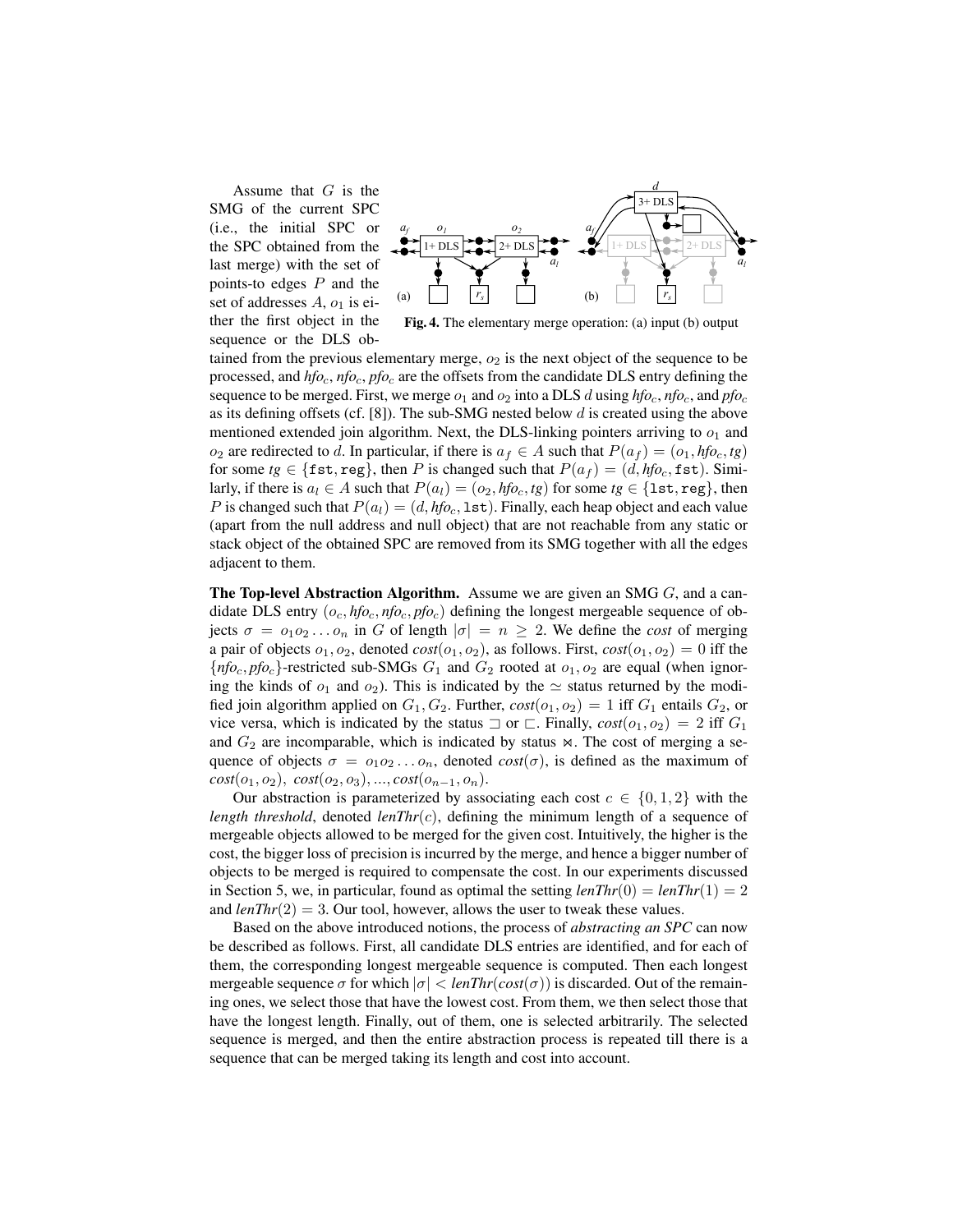#### 3.4 Checking Equality and Inequality of Values

Checking equality of values in SMGs amounts to simply checking their identity. For checking inequality, we use an algorithm which is sound and efficient but incomplete. It is designed to succeed in most common cases, but in order not to harm its efficiency, we allow it to fail in some exceptional cases (e.g., when comparing addresses out of bounds of two distinct objects). The basic idea of the algorithm is as follows (cf. [8]): Let  $v_1$  and  $v_2$  be two distinct values of level 0 to be checked for inequality (other levels cannot be directly accessed by program statements). First, if the same value or object can be reached from  $v_1$  and  $v_2$  through 0+ DLSs only (using the next/prev fields when coming through the fst/lst target specifiers, respectively), then the inequality between  $v_1$  and  $v_2$  is not established. This is due to  $v_1$  and  $v_2$  may become the same value when the possibly empty 0+ DLSs are removed (or they may become addresses of the first and last node of the same 0+ DLS, and hence be equal in case the list contains a single node). Otherwise,  $v_1$  and  $v_2$  are claimed different if the final pair of values reached from them through 0+ DLSs represents different addresses due to pointing (1) to different valid objects (each with its own unique address) with offsets inside their bounds, (2) to the null object and a non-null object (with an in-bound offset), (3) to the same object with different offsets, or (4) to the same DLS with length at least 2 using different target specifiers. Otherwise, the inequality is not established.

#### 3.5 A Brief Note on Symbolic Execution

The symbolic execution algorithm based on SMGs is similar to [1]. It uses the read reinterpretation operator for memory lookup (as well as type-casting) and the write reinterpretation operator for memory mutation. Whenever a DLS is about to be accessed (or its address with a non-head offset is about to be taken), a materialisation (as described in Section 2.3) is performed so that the actual program statements are always executed over concrete objects. If the minimum length of the DLS being materialised is zero, the computation is split into two branches—one for the empty segment and one for the nonempty segment. In the former case, the DLS is removed (as described in Section 2.3) while in the latter case, the minimum length of the DLS is incremented. When executing a conditional statement, the algorithm for checking (in)equality of values from Section 3.4 is used. If neither equality nor inequality are established, the execution is split into two branches, one of them assuming the compared values to be equal, the other assuming them not to be equal. This may again involve removing  $0+$  DLSs in one of the branches and incrementing their length in the other (cf. [8]).

A Note on Soundness of the Analysis. In the described analysis, program statements are always executed on concrete objects only, closely following the C semantics. The read reinterpretation is defined such that it cannot change the semantics of the input SMG, and the write reinterpretation can only over-approximate the semantics in the worst case. Likewise, our abstraction and join algorithms are allowed to only overapproximate the semantics—indeed, when joining a pair of nodes, the semantics of the resulting node is always generic enough to cover the semantics of both of the joined nodes (e.g., the join of a  $2+$  DLS with a compatible region results in a  $1+$  DLS, etc.). Moreover, the entailment check used to terminate the analysis is based on the join operator and consequently conservative. Hence, it is not difficult to see that the proposed analysis is sound (although a full proof of this fact would be rather technical).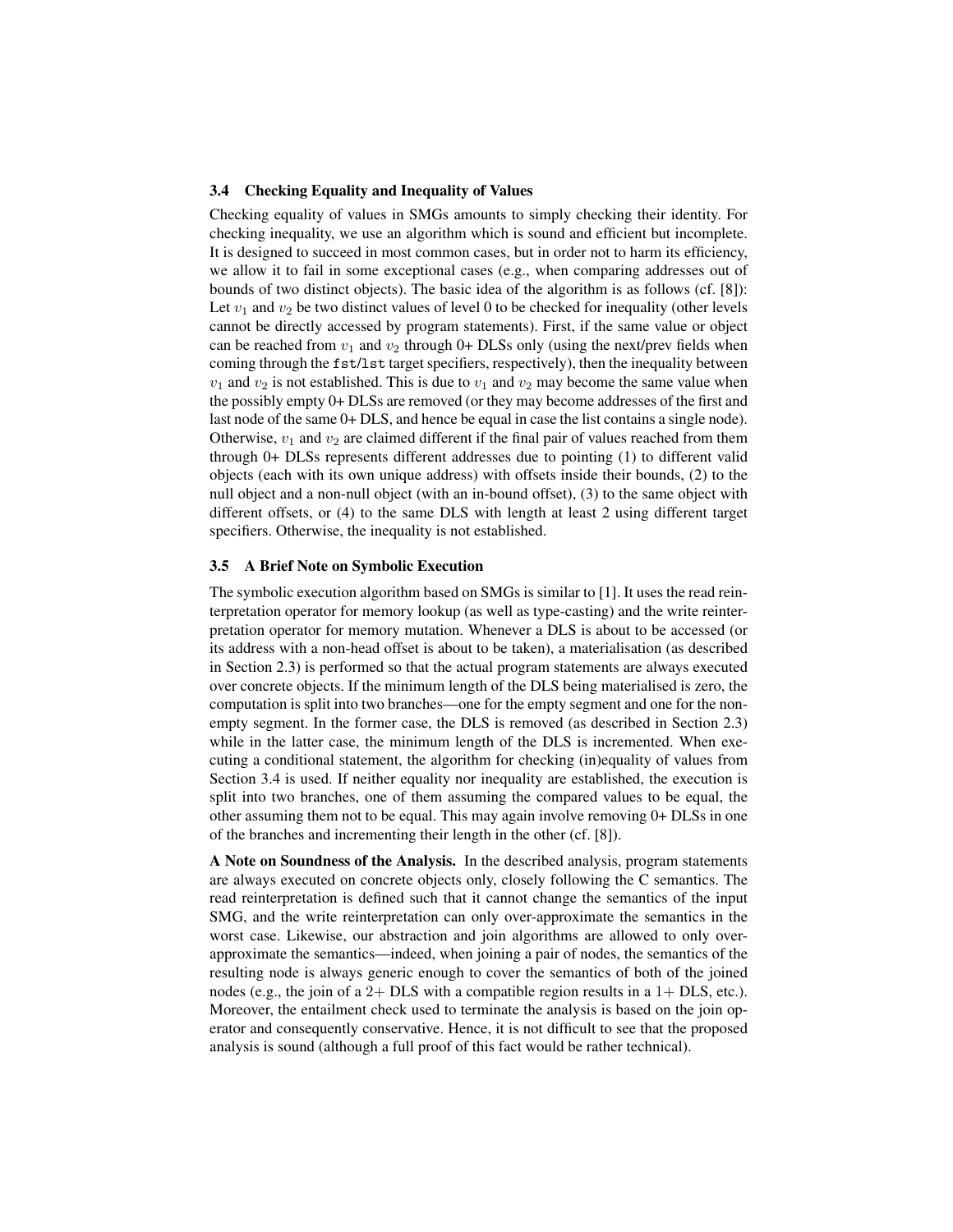## 4 Extensions of SMGs

In this section, we point out that the notion of SMGs can be easily extended in various directions, and we briefly discuss several such extensions (including further kinds of abstract objects), most of which are already implemented in our tool Predator.

Explicit Non-equivalence Relations. When several objects have the same concrete value stored in their fields, this is expressed by that the appropriate has-value edges lead from these objects to the same value node in the SMG. On the other hand, two different value nodes in an SMG do not necessarily represent different concrete values. To express that two abstract values represent distinct concrete values, SMGs can be extended with a symmetric, irreflexive relation over values, which we call an *explicit non-equivalence relation.* Clearly, SMGs can be quite naturally extended by allowing more predicates on data, which is, however, beyond the scope of this paper (up to a small extension by tracking more concrete values than 0 that is mentioned below).

Singly-linked List Segments (SLSs). Above, we have presented all algorithms on SMGs describing doubly-linked lists only. Nevertheless, the algorithms work equally well with singly-linked lists represented by an additional kind of abstract objects, SLSs, that have no *pfo* offset, and their addresses are allowed to use the fst and all target specifiers only. The algorithm looking for DLS entry candidates then simply starts looking for SLS entry candidates whenever it does not discover the back-link.

0/1 Abstract Objects. In order to enable summarization of lists whose nodes can *optionally* point to some region or that point to nested lists whose length never reaches 2 or more, we introduce the so-called *0/1 abstract objects*. We distinguish three kinds of them with different numbers of neighbour pointers. The first of them represents 0/1 SLSs with one neighbour pointer, another represents 0/1 DLSs with two neighbour pointers. These objects can be later joined with compatible SLSs or DLSs. The third kind has no neighbour pointer, and its address is assumed to be NULL when the region is not allocated. This kind is needed for optionally allocated regions referred from list nodes but never handled as lists themselves. The 0/1 abstract objects are created by the join algorithm when a region in one SMG cannot be matched with an object from the other SMG and none of the above described join mechanisms applies.

Offset Intervals and Address Alignment. The basic SMG notion labels points-to edges with scalar offsets within the target object. This labelling can be generalized to *intervals of offsets*. The intervals can be allowed to arise by joining objects with incoming pointers compatible up to their offset. This feature is useful, e.g., to handle lists arising in higher-level memory allocators discussed in the next section where each node points to itself with an offset depending on how much of the node has been used by sub-allocation. Offset intervals also naturally arise when the analysis is allowed to support *address alignment*, which is typically implemented by masking several lowest bits of pointers to zero, resulting in a pointer whose offset is in a certain interval wrt. the base address. Similarly, one can allow the *object size* to be given by an interval, which in turn allows one to abstract lists whose nodes are of a variable size.

Integral Constants and Intervals. The basic SMG notion allows one to express that two fields have the same value (by the corresponding has-value edges leading to the same value node) or that their values differ (using the above mentioned explicit nonequivalence relation). In order to improve the support of dealing with integers, SMGs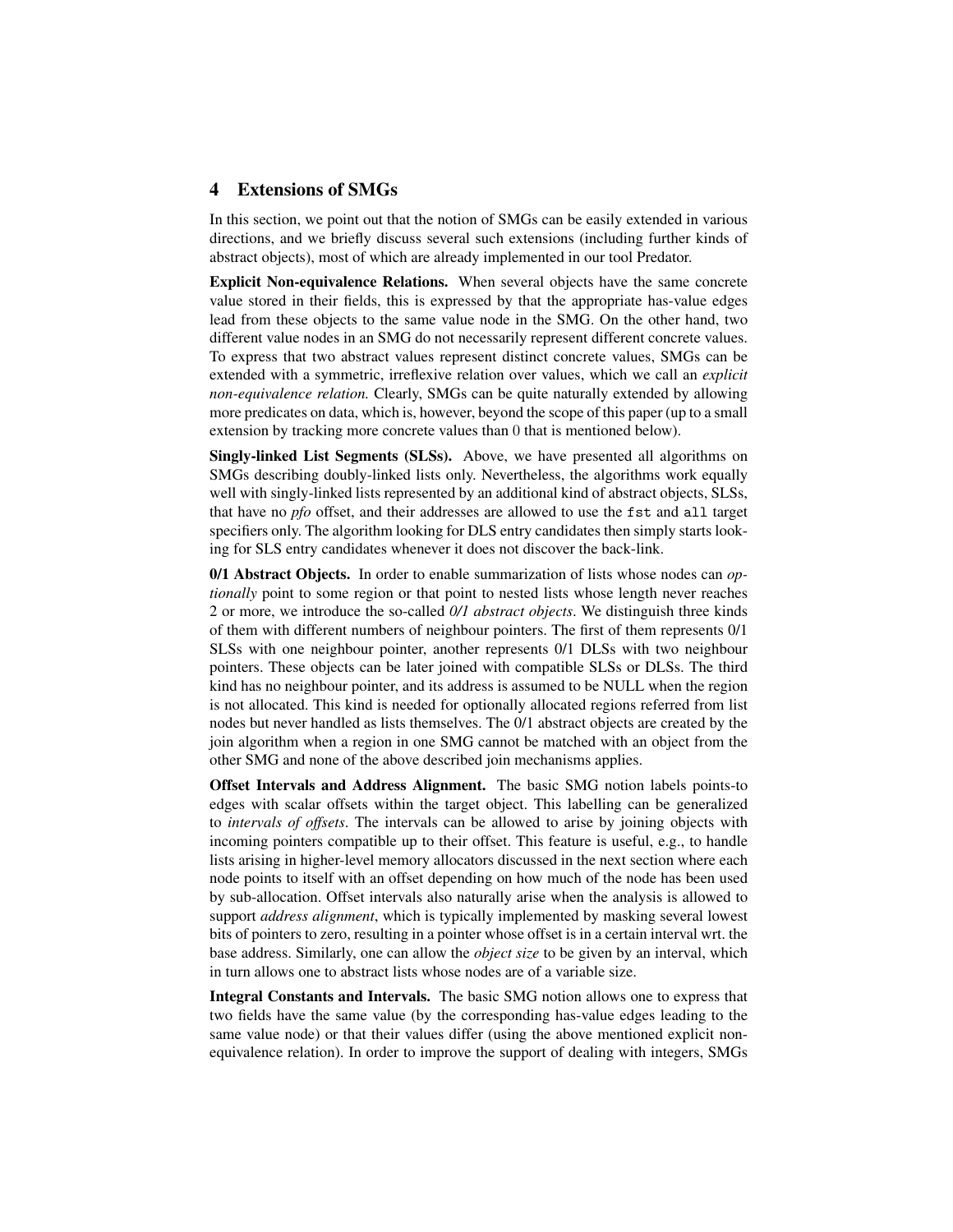can be extended by associating value nodes with concrete integral numbers. These can be respected by the join algorithm (at least up to some bound), or they can be abstracted to intervals or some other abstract numerical domains.

## 5 Implementation

We have implemented the above described algorithms (including the extensions) in a new version of our tool called Predator.<sup>8</sup> Predator is a GCC plug-in, which allows one to experiment with industrial source code without manually preprocessing it first. The verified program must, however, be closed in that it must allocate and initialize all the data structures used. Modular verification of code fragments is planned for the future. By default, Predator disallows calls to external functions in order to exclude any side effect that could potentially break memory safety. The only allowed external functions are those that Predator recognizes as built-in functions and properly models them wrt. proving memory safety. Besides malloc and free, the set of supported built-in functions includes certain memory manipulating functions defined in the C standard, such as memset, memcpy, or memmove. Predator uses the same style of error and warning messages as GCC itself, and hence it can be used with any IDE that can use GCC. It also supports error recovery to report multiple program errors during one run. For example, if a memory leak is detected, Predator only reports a warning, the unreachable part of SMG is removed, and the symbolic execution then continues.

Predator implements an inter-procedural analysis based on [13]. It does not support recursive programs yet, but it supports indirect calls, which is necessary for verification of programs with callbacks (e.g., Linux drivers). Regions for stack variables are created automatically as needed and destroyed as soon as they become dead according to a static live variables analysis, performed before running the symbolic execution. When working with initialized variables, we take advantage of our efficient representation of nullified blocks—we first create a has-value edge  $o \frac{0, \text{char}[size(o)]}{\rightarrow}0$  for each initialized variable represented by a region  $o$ , then we execute all explicit initializers, which themselves automatically trigger the write reinterpretation. The same approach is used for calloc-based heap allocation. Thanks to this, we do not need to initialize each structure member explicitly, which would not scale for complex structures.

The algorithms for abstraction and join implemented in Predator use some further optimizations of the basic algorithms described in Section 3. While objects in SMGs are type-free, Predator tracks their *estimated type* given by the type of the pointers through which objects are manipulated. The estimated type is used during abstraction to postpone merging a pair of objects with incompatible types. Note, however, that this is really a heuristic only—we have a case study that constructs list nodes using solely void pointers, and it can still be successfully verified by Predator. Another heuristic is that certain features of the join algorithm (e.g., insertion of a non-empty DLS or introduction of an 0/1 abstract object) are disabled when joining SMGs while enabled when merging nodes during abstraction. Predator tracks integral values precisely up to a certain bound  $(\pm 10 \text{ by default})$  and once the bound is reached, the values are abstracted out. Predator also supports intervals aligned to a power of two as well as tracking of simple dependences between intervals, such as a shift by a constant and a multiplication by −1. All these features are optional and can be easily disabled.

<sup>8</sup> http://www.fit.vutbr.cz/research/groups/verifit/tools/predator/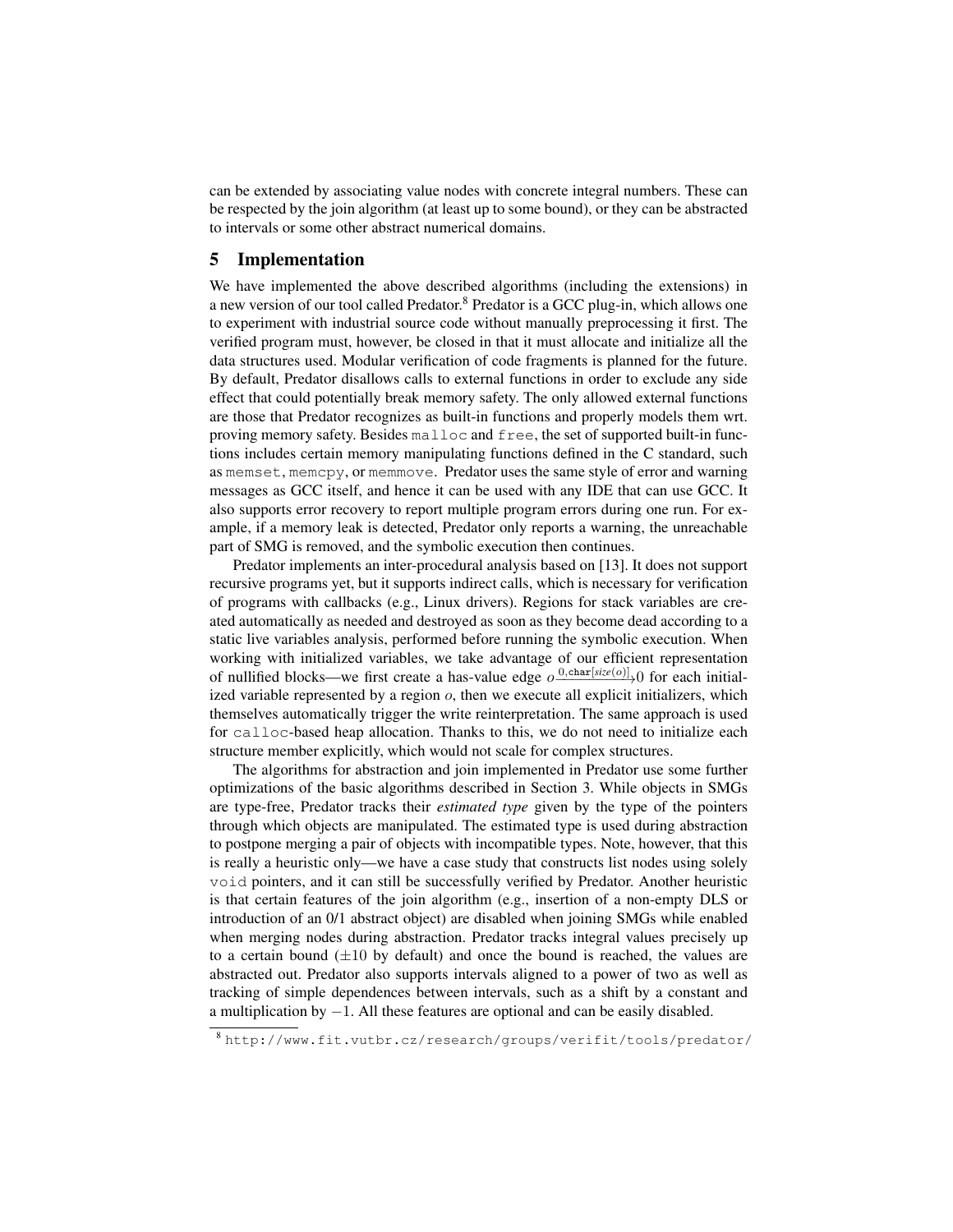Predator iteratively computes sets of SMGs for each basic block entry of the controlflow graph of the given program, covering all program configurations reachable at these program locations. Termination of the analysis is aided by the abstraction and join algorithms described above. Since the join algorithm is expensive, it is used at loop boundaries only. When updating states of other basic block entries, we compare the SMGs for equality only, which makes the comparison way faster, especially in case a pair of SMGs cannot be joined. Similarly, the abstraction is by default used only at loop boundaries in order not to introduce abstract objects where not necessary (reducing the space for false positives that can arise due to breaking assumptions sometimes used by programmers for code inside loops as witnessed by some of our case studies).

Predator is able to discover or prove absence of various kinds of *memory safety errors*, including various forms of illegal dereferences (null dereferences, dereferences of freed or unallocated memory, out-of-bound dereferences), illegal free operations (double free operations, freeing non-heap objects), as well as memory leakage. Moreover, Predator also uses the fact that SMGs allow for easy checking whether a given pair of memory areas overlap. Indeed, if both of them are inside of two distinct valid regions, they have no overlaps, and if both of them are inside the same region, one can simply check their offset ranges for intersection. Such checks are used for reporting invalid uses of memcpy or the C-language assignment, which expose undefined behavior if the destination and source memory areas (partially) overlap with each other.

## 6 Experiments

The new version of Predator based on the above proposed method was successfully tested on a number of case studies. Among them there are more than 256 case studies (freely available with Predator) illustrating various programming constructs typically used when dealing with linked lists. These case studies include various advanced kinds of lists used in the Linux kernel and their typical manipulation, typical error patterns that appear in code operating with Linux lists, various sorting algorithms (insert sort, bubble sort, merge sort), etc. These case studies have up to 300 lines of code, but they consist almost entirely of complex memory manipulation (unlike larger programs whose big portions are often ignored by tools verifying memory safety). Next, we successfully tested Predator on the driver code snippets distributed with SLAyer [2] as well as on the cdrom driver originally checked by Space Invader [17]. As discussed below, in some of these examples, we identified errors not found by the other tools due to their more abstract (not byte-precise) treatment of memory.

Further, we also considered two real-life low-level programs (which, to the best of our knowledge, have not yet been targeted by fully automated formal verification tools): a memory allocator from the Netscape portable runtime (NSPR) and a module taken from the lvm2 logical volume manager. The NSPR allocator allocates memory from the operating system in blocks called *arenas*, grouped into singly-linked lists called *arena pools*, which can in turn be grouped into lists of arena pools (giving lists of lists of arenas). User requests are then satisfied by sub-allocation within a suitable arena of a given arena pool. We have considered a fixed size of the arenas and checked safety of repeated allocation and deallocation of blocks of aligned size randomly chosen up to the arena size from arena pools as well as lists of arena pools. For this purpose, a support for offset intervals as described above was needed. The intervals arise from abstracting lists whose nodes (arenas) point with different offsets to themselves (one byte behind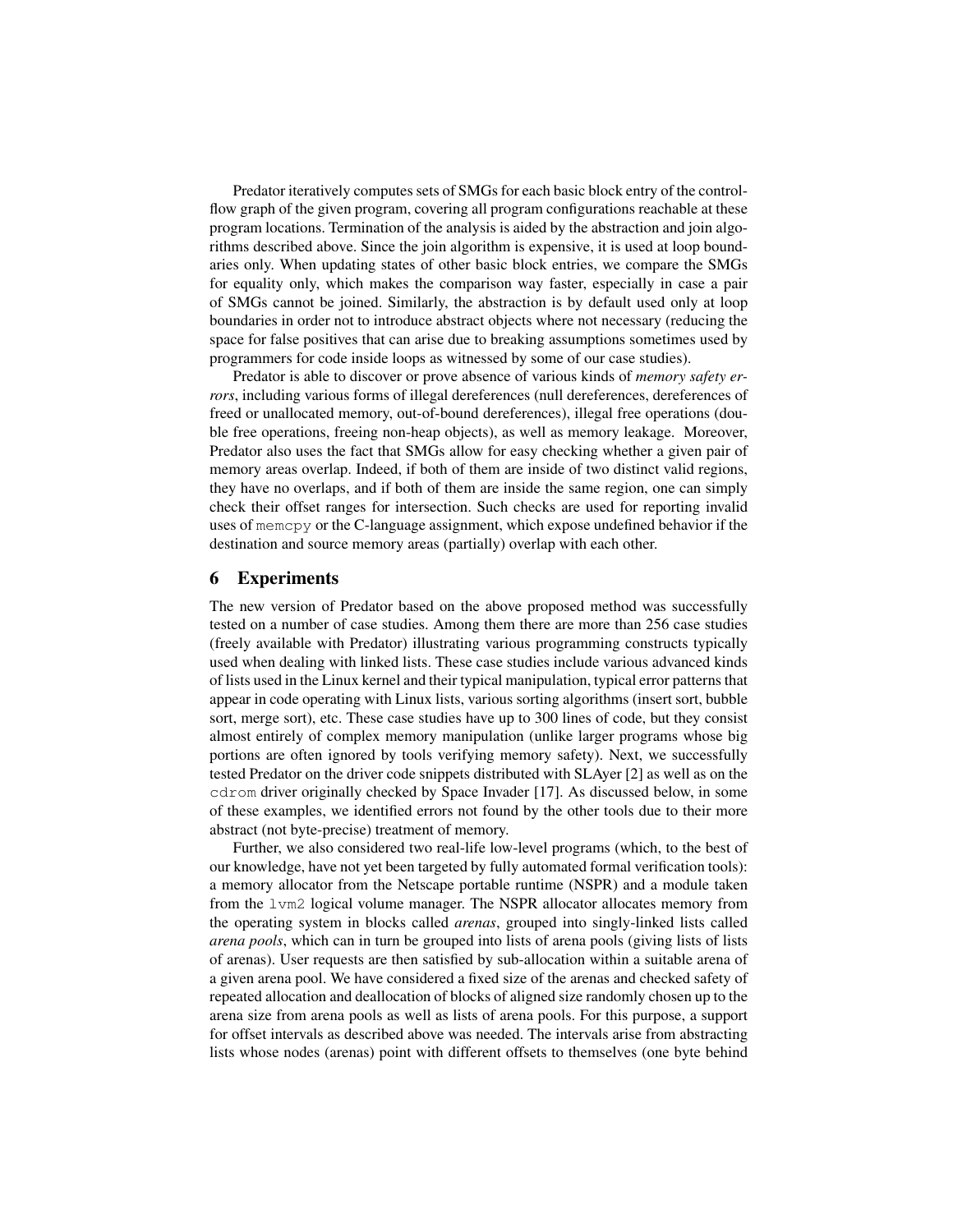| Test Origin   | <b>Test</b>                          | Invader             | SLAyer       | Predator Predator |                                                   |
|---------------|--------------------------------------|---------------------|--------------|-------------------|---------------------------------------------------|
|               |                                      |                     |              | 2011-10 2013-02   |                                                   |
| <b>SLAyer</b> | append.c                             | $\overline{0.01}$ s | 10.47 s      |                   | $\leq 0.01$ s $\leq 0.01$ s                       |
|               | cromdata_add_remove_fs.c             | $< 0.01$ s          | <b>FN</b>    |                   | $< 0.01$ s $ < 0.01$ s                            |
|               | create_kernel.c                      |                     | <b>FN</b>    |                   | $< 0.01$ s $ < 0.01$ s                            |
|               | cromdata_add_remove.c                | т                   | <b>FN</b>    |                   | $< 0.01$ s $ < 0.01$ s                            |
|               | reverse_seq_cyclic.c                 | <b>FP</b>           | $0.68$ s     |                   | $\langle 0.01 \text{ s}   0.01 \text{ s} \rangle$ |
|               | is_on_list_via_devext.c              | т                   | $34.43$ s    | $0.20$ s          | 0.02 s                                            |
|               | callback_remove_entry_list.c         | T                   | 71.46 s      | 0.14 s            | 0.10 s                                            |
| Invader       | cdrom.c                              | <b>FN</b>           | X            | 2.44 s            | 0.66 s                                            |
| Predator      | five-level-sll-destroved-top-down.c  | FP                  | X            | FP                | 0.05 s                                            |
|               | linux-dll-of-linux-dll.c             | т                   | X            | $0.41$ s          | $0.05$ s                                          |
|               | merge-sort.c                         | <b>FP</b>           | X            | $1.08$ s          | $0.21$ s                                          |
|               | list-of-arena-pools-with-alignment.c | FP                  | $\mathbf{x}$ | FP                | 0.50 s                                            |
|               | lvmcache_add_orphan_vginfo.c         | X                   | X            | FP                | 1.07 s                                            |
|               | five-level-sll-destroyed-bottom-up.c | FP                  | X            | FP                | 1.14 s                                            |

Table 1. Selected experimental results showing either the verification time or one of the following outcomes:  $FP = false$  positive,  $FN = false$  negative,  $T = time$  out (900 s),  $x =$  parsing problems

the last sub-allocated block within the arena) and from address alignment, which the NSPR-based allocator is also responsible for. Our approach allowed us to verify that pointers leading from each arena to its so-far free part never point beyond the arena and that arena headers never overlap with their data areas, which are the original assertions checked by NSPR arena pools at run-time. Our lvm2-based case studies then exercise various functions of the module implementing the volume metadata cache. As in the case of NSPR arenas, we use the original (unsimplified) code of the module, but (for now) we use a simplified test harness where the  $1vm2$  implementation of hash tables is replaced by the lvm2 implementation of doubly-linked lists.

We have compared the capabilities and performance of Invader, SLAyer, and Predator on the above case studies on an Intel<sup>®</sup> Core<sup>TM</sup> i7-3770K machine. The memory consumption was below 128 MB in all cases. As we can see in Table 1, Predator successfully verified even the test-cases that were causing problems to Invader or SLAyer. We have also revealed issues of memory safety violation in the examples distributed with Invader and SLAyer because Invader did not check memory manipulation via array subscripts and SLAyer did not check size of the blocks allocated on the heap.<sup>9</sup> All the tools were run in their default configurations. Better results can sometimes be obtained for particular case studies by tweaking certain configuration options (abstraction threshold, call cache size, etc.). However, while such changes may improve the performance in some case studies, they may harm it in others, trigger false positives, or even prevent the analysis from termination.

We have also compared the new version of Predator with its older version that participated in the 1st International Competition on Software Verification (SV-COMP'12). The old Predator produced false positives on many of the more advanced case studies, including NSPR arenas and lvm2, and it was also slower. For example, the merge-sort case study, presented as the most expensive in [7] (Predator 2011-02), now runs approximately  $25\times$  faster on the same machine ( $5\times$  due to the algorithms presented above and  $5\times$  due to an improved live variable analysis). The new Predator participated in the 2nd International Competition on Software Verification (SV-COMP'13) [4], where it won

<sup>&</sup>lt;sup>9</sup> We used the latest publicly available version of SLAyer from [2]. The version from [3] was not available, but [3] targets mainly checking of spuriousness of counterexamples.